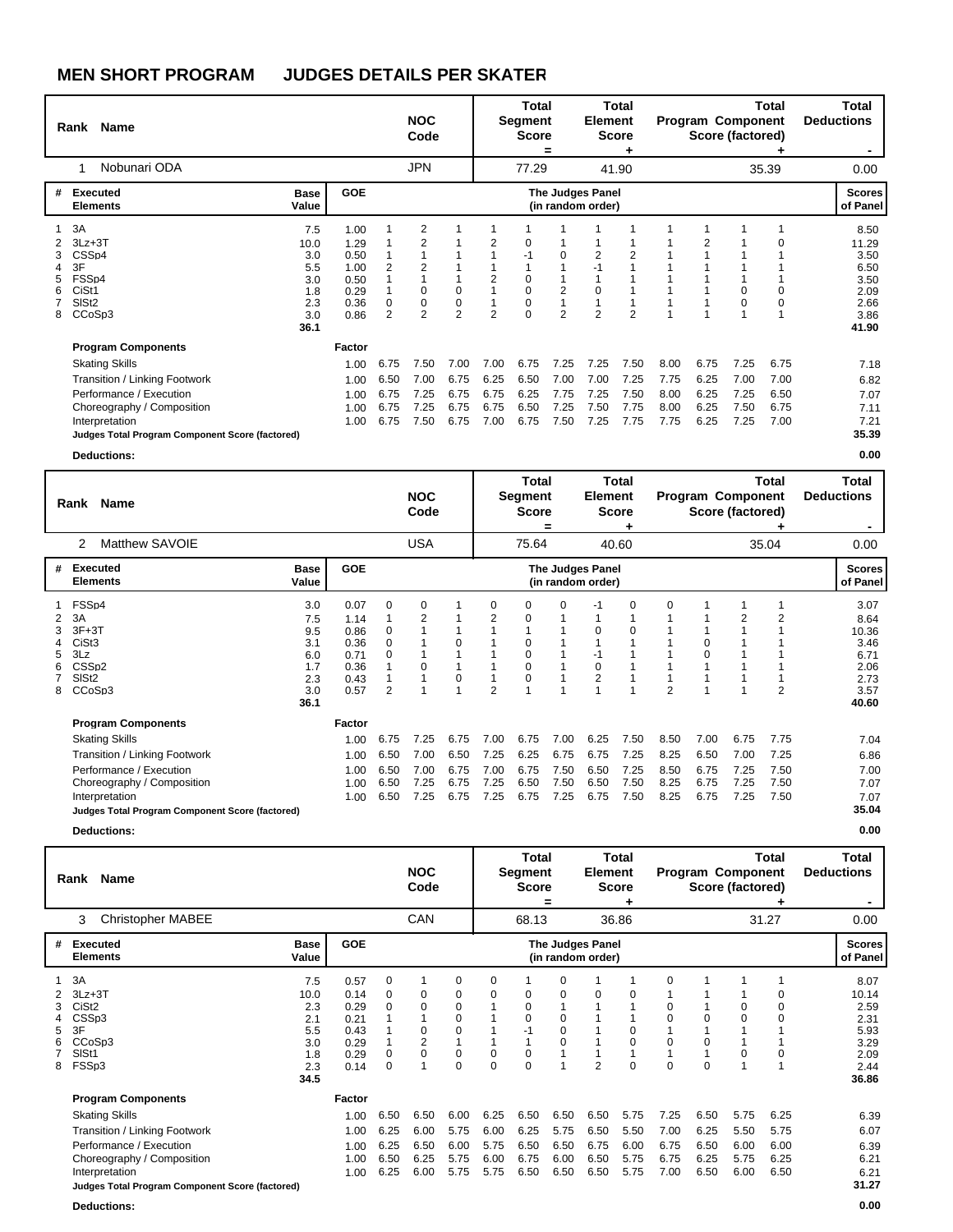|        | Rank Name                                                                                                                                                                                                                |                                                              |                                                                 |                                                                     | <b>NOC</b><br>Code                         |                                                  |                                                                       | <b>Total</b><br>Segment<br><b>Score</b>                                   | =                                                              | Element                                                   | Total<br><b>Score</b>                  |                                      |                                                                                     | Program Component<br>Score (factored) | Total                                | Total<br><b>Deductions</b>                                            |
|--------|--------------------------------------------------------------------------------------------------------------------------------------------------------------------------------------------------------------------------|--------------------------------------------------------------|-----------------------------------------------------------------|---------------------------------------------------------------------|--------------------------------------------|--------------------------------------------------|-----------------------------------------------------------------------|---------------------------------------------------------------------------|----------------------------------------------------------------|-----------------------------------------------------------|----------------------------------------|--------------------------------------|-------------------------------------------------------------------------------------|---------------------------------------|--------------------------------------|-----------------------------------------------------------------------|
|        | Marc Andre CRAIG<br>4                                                                                                                                                                                                    |                                                              |                                                                 |                                                                     | CAN                                        |                                                  |                                                                       | 65.62                                                                     |                                                                |                                                           | 36.16                                  |                                      |                                                                                     |                                       | 29.46                                | 0.00                                                                  |
| #      | Executed<br><b>Elements</b><br>Value                                                                                                                                                                                     | <b>Base</b>                                                  | <b>GOE</b>                                                      |                                                                     |                                            |                                                  |                                                                       |                                                                           | <b>The Judges Panel</b><br>(in random order)                   |                                                           |                                        |                                      |                                                                                     |                                       |                                      | <b>Scores</b><br>of Panel                                             |
| 5<br>8 | 3A<br>$3F+3T$<br>CCoSp2<br>3Lz<br>SeSt <sub>3</sub><br>CSSp3<br>SIS <sub>t2</sub><br>FSSp3                                                                                                                               | 7.5<br>9.5<br>2.5<br>6.0<br>3.1<br>2.1<br>2.3<br>2.3<br>35.3 | 0.29<br>0.29<br>0.06<br>$-0.14$<br>0.00<br>0.36<br>0.00<br>0.00 | $\mathbf 0$<br>-1<br>$-1$<br>$\Omega$<br>$\Omega$<br>$\Omega$<br>-1 | 0<br>0<br>$\Omega$<br>$\Omega$<br>$\Omega$ | 0<br>$\mathbf 0$<br>$\mathbf 0$<br>0<br>$\Omega$ | $\Omega$<br>0<br>$\Omega$<br>$\Omega$<br>$\mathbf 0$<br>0<br>$\Omega$ | $\Omega$<br>$-1$<br>$\mathbf 0$<br>$\mathbf 0$<br>$\mathbf 0$<br>$\Omega$ | $\Omega$<br>0<br>0<br>0<br>$\Omega$<br>$\mathbf 0$<br>$\Omega$ | 0<br>0<br>$-1$<br>-1<br>0<br>0<br>$\mathbf 0$<br>$\Omega$ | 0<br>$-1$<br>0<br>$\Omega$<br>$\Omega$ | $\Omega$<br>0                        | $\mathbf 0$<br>$\mathbf 0$<br>$\mathbf 0$<br>$\mathbf 0$<br>$\mathbf 0$<br>$\Omega$ | $\Omega$<br>0<br>$\Omega$             | 0<br>0<br>$\Omega$                   | 7.79<br>9.79<br>2.56<br>5.86<br>3.10<br>2.46<br>2.30<br>2.30<br>36.16 |
|        | <b>Program Components</b><br><b>Skating Skills</b><br><b>Transition / Linking Footwork</b><br>Performance / Execution<br>Choreography / Composition<br>Interpretation<br>Judges Total Program Component Score (factored) |                                                              | Factor<br>1.00<br>1.00<br>1.00<br>1.00<br>1.00                  | 5.25<br>5.00<br>5.25<br>5.00<br>5.25                                | 6.25<br>6.00<br>6.25<br>6.25<br>6.00       | 5.75<br>5.50<br>5.75<br>5.75<br>5.75             | 6.00<br>5.00<br>5.50<br>5.75<br>5.75                                  | 6.75<br>6.50<br>6.75<br>7.00<br>6.50                                      | 5.25<br>5.00<br>5.50<br>5.25<br>5.50                           | 5.75<br>5.50<br>5.50<br>5.75<br>5.75                      | 5.25<br>5.00<br>5.50<br>5.25<br>5.50   | 7.25<br>7.50<br>7.25<br>7.50<br>7.25 | 6.25<br>6.00<br>6.00<br>6.25<br>6.25                                                | 6.00<br>5.75<br>6.00<br>6.25<br>6.00  | 6.25<br>5.75<br>6.00<br>6.25<br>6.25 | 6.00<br>5.64<br>5.89<br>6.00<br>5.93<br>29.46                         |

**Deductions: 0.00**

|                       | Rank Name                                                                                                                                                                            |                                                               |                                                              |                                                               | <b>NOC</b><br>Code                   |                                                     |                                       | Total<br>Segment<br><b>Score</b>                                   | =                                     | Element                               | Total<br><b>Score</b>                       |                                               |                                                | <b>Program Component</b><br>Score (factored) | Total                                | Total<br><b>Deductions</b>                                             |
|-----------------------|--------------------------------------------------------------------------------------------------------------------------------------------------------------------------------------|---------------------------------------------------------------|--------------------------------------------------------------|---------------------------------------------------------------|--------------------------------------|-----------------------------------------------------|---------------------------------------|--------------------------------------------------------------------|---------------------------------------|---------------------------------------|---------------------------------------------|-----------------------------------------------|------------------------------------------------|----------------------------------------------|--------------------------------------|------------------------------------------------------------------------|
|                       | Kensuke NAKANIWA<br>5                                                                                                                                                                |                                                               |                                                              |                                                               | <b>JPN</b>                           |                                                     |                                       | 63.29                                                              |                                       |                                       | 32.57                                       |                                               |                                                |                                              | 31.72                                | 1.00                                                                   |
| #                     | Executed<br><b>Elements</b>                                                                                                                                                          | <b>Base</b><br>Value                                          | <b>GOE</b>                                                   |                                                               |                                      |                                                     |                                       |                                                                    |                                       | The Judges Panel<br>(in random order) |                                             |                                               |                                                |                                              |                                      | <b>Scores</b><br>of Panel                                              |
| 2<br>3<br>4<br>6<br>8 | $4T+3T$<br>A<br>CSSp3<br>3F<br>CiSt <sub>2</sub><br>FSSp3<br>SISt <sub>2</sub><br>CCoSp3                                                                                             | 13.0<br>0.0<br>2.1<br>5.5<br>2.3<br>2.3<br>2.3<br>3.0<br>30.5 | 1.00<br>0.00<br>0.07<br>0.43<br>0.21<br>0.07<br>0.29<br>0.00 | -3<br>$\mathbf 0$<br>$\Omega$<br>0<br>$\mathbf 0$<br>$\Omega$ | -3<br>0<br>$\overline{2}$<br>0       | 1<br>$-3$<br>0<br>$\mathbf 0$<br>0<br>0<br>$\Omega$ | -3<br>$-1$<br>$\mathbf 0$<br>$\Omega$ | -3<br>$\mathbf 0$<br>$\Omega$<br>0<br>$\mathbf 0$<br>0<br>$\Omega$ | $-3$<br>0<br>$\pmb{0}$<br>$\mathbf 0$ | 0<br>-3<br>0<br>0<br>0                | -3<br>$\Omega$<br>0<br>$\Omega$<br>$\Omega$ | 0<br>0<br>$\Omega$<br>0<br>0<br>$\Omega$<br>0 | -3<br>$\mathbf 0$<br>0<br>$\Omega$<br>$\Omega$ | 1<br>-3<br>0<br>0<br>0<br>0                  | -3<br>$\Omega$                       | 14.00<br>0.00<br>2.17<br>5.93<br>2.51<br>2.37<br>2.59<br>3.00<br>32.57 |
|                       | <b>Program Components</b>                                                                                                                                                            |                                                               | Factor                                                       |                                                               |                                      |                                                     |                                       |                                                                    |                                       |                                       |                                             |                                               |                                                |                                              |                                      |                                                                        |
|                       | <b>Skating Skills</b><br>Transition / Linking Footwork<br>Performance / Execution<br>Choreography / Composition<br>Interpretation<br>Judges Total Program Component Score (factored) |                                                               | 1.00<br>1.00<br>1.00<br>1.00<br>1.00                         | 6.50<br>6.25<br>6.25<br>6.00<br>6.00                          | 7.00<br>6.75<br>7.00<br>7.00<br>7.00 | 6.25<br>6.00<br>6.25<br>6.00<br>6.00                | 7.00<br>6.50<br>6.50<br>6.75<br>7.00  | 6.75<br>6.25<br>6.25<br>6.50<br>6.25                               | 6.50<br>6.25<br>6.50<br>6.25<br>6.50  | 6.00<br>5.75<br>6.25<br>6.00<br>6.25  | 6.00<br>5.75<br>6.25<br>6.00<br>6.00        | 7.25<br>6.50<br>6.50<br>6.75<br>6.50          | 6.25<br>5.50<br>5.75<br>5.50<br>5.75           | 6.25<br>5.75<br>6.00<br>6.25<br>6.00         | 6.25<br>5.50<br>6.00<br>6.00<br>5.75 | 6.54<br>6.14<br>6.36<br>6.32<br>6.36<br>31.72                          |
|                       | <b>Deductions:</b>                                                                                                                                                                   | Falls:                                                        | $-1.00$                                                      |                                                               |                                      |                                                     |                                       |                                                                    |                                       |                                       |                                             |                                               |                                                |                                              |                                      | $-1.00$                                                                |

|   | Rank Name                                                                                                      |                                                               |                                                                          |                                                       | <b>NOC</b><br>Code                                                |                                                               |                            | Total<br>Segment<br><b>Score</b>                                     |                                                                        | <b>Element</b>                                      | Total<br><b>Score</b>                                                       |                                                            |                                                         | <b>Program Component</b><br>Score (factored)          | Total                                       | Total<br><b>Deductions</b>                                             |
|---|----------------------------------------------------------------------------------------------------------------|---------------------------------------------------------------|--------------------------------------------------------------------------|-------------------------------------------------------|-------------------------------------------------------------------|---------------------------------------------------------------|----------------------------|----------------------------------------------------------------------|------------------------------------------------------------------------|-----------------------------------------------------|-----------------------------------------------------------------------------|------------------------------------------------------------|---------------------------------------------------------|-------------------------------------------------------|---------------------------------------------|------------------------------------------------------------------------|
|   | <b>Scott SMITH</b><br>6                                                                                        |                                                               |                                                                          |                                                       | <b>USA</b>                                                        |                                                               |                            | 61.84                                                                |                                                                        |                                                     | 34.59                                                                       |                                                            |                                                         |                                                       | 27.25                                       | 0.00                                                                   |
| # | Executed<br><b>Elements</b>                                                                                    | <b>Base</b><br>Value                                          | <b>GOE</b>                                                               |                                                       |                                                                   |                                                               |                            |                                                                      |                                                                        | <b>The Judges Panel</b><br>(in random order)        |                                                                             |                                                            |                                                         |                                                       |                                             | <b>Scores</b><br>of Panel                                              |
| 8 | 3A<br>$4S+3T$<br>3Lo<br>CCoSp2<br>SISt <sub>3</sub><br>FSSp3<br>CSSp3<br>CiSt <sub>3</sub>                     | 7.5<br>13.5<br>5.0<br>2.5<br>3.1<br>2.3<br>2.1<br>3.1<br>39.1 | $-1.71$<br>$-1.14$<br>$-1.14$<br>$-0.66$<br>0.00<br>0.14<br>0.00<br>0.00 | -2<br>0<br>-1<br>$-2$<br>0<br>$\mathbf 0$<br>$\Omega$ | $-2$<br>-1<br>-1<br>$-2$<br>$\Omega$<br>$\Omega$<br>0<br>$\Omega$ | -2<br>0<br>-1<br>$-2$<br>0<br>0<br>$\mathbf 0$<br>$\mathbf 0$ | $-1$<br>$-1$<br>-1<br>$-2$ | -2<br>0<br>-1<br>-3<br>$\Omega$<br>$\Omega$<br>$\pmb{0}$<br>$\Omega$ | -2<br>$-2$<br>$-1$<br>$-2$<br>$\mathbf 0$<br>$\Omega$<br>0<br>$\Omega$ | -2<br>-2<br>-2<br>$-2$<br>$\Omega$<br>0<br>$\Omega$ | $-2$<br>$-2$<br>$-1$<br>$-2$<br>$\mathbf 0$<br>0<br>$\mathbf 0$<br>$\Omega$ | $-1$<br>0<br>-1<br>-3<br>$\mathbf 0$<br>0<br>0<br>$\Omega$ | $-1$<br>-2<br>$-2$<br>$-2$<br>$\Omega$<br>0<br>$\Omega$ | -1<br>0<br>$-1$<br>$-3$<br>0<br>0<br>0<br>$\mathbf 0$ | $-1$<br>-2<br>$-1$<br>$-2$<br>0<br>$\Omega$ | 5.79<br>12.36<br>3.86<br>1.84<br>3.10<br>2.44<br>2.10<br>3.10<br>34.59 |
|   | <b>Program Components</b><br><b>Skating Skills</b><br>Transition / Linking Footwork<br>Performance / Execution |                                                               | Factor<br>1.00<br>1.00<br>1.00                                           | 5.50<br>5.00<br>5.25                                  | 6.25<br>5.75<br>5.75                                              | 5.50<br>5.00<br>5.00                                          | 6.25<br>6.25<br>6.00       | 5.75<br>5.25<br>5.50                                                 | 5.50<br>4.75<br>5.25                                                   | 5.00<br>4.50<br>4.75                                | 5.00<br>4.75<br>4.75                                                        | 6.50<br>6.25<br>6.25                                       | 5.75<br>5.25<br>5.25                                    | 5.75<br>5.75<br>6.00                                  | 5.75<br>5.75<br>5.50                        | 5.71<br>5.29<br>5.36                                                   |
|   | Choreography / Composition<br>Interpretation<br>Judges Total Program Component Score (factored)                |                                                               | 1.00<br>1.00                                                             | 5.25<br>5.25                                          | 6.00<br>5.75                                                      | 5.25<br>5.00                                                  | 6.00<br>5.75               | 5.75<br>5.50                                                         | 5.00<br>5.25                                                           | 5.00<br>4.75                                        | 5.00<br>5.00                                                                | 6.50<br>6.25                                               | 5.50<br>5.50                                            | 6.25<br>6.00                                          | 5.75<br>5.25                                | 5.50<br>5.39<br>27.25                                                  |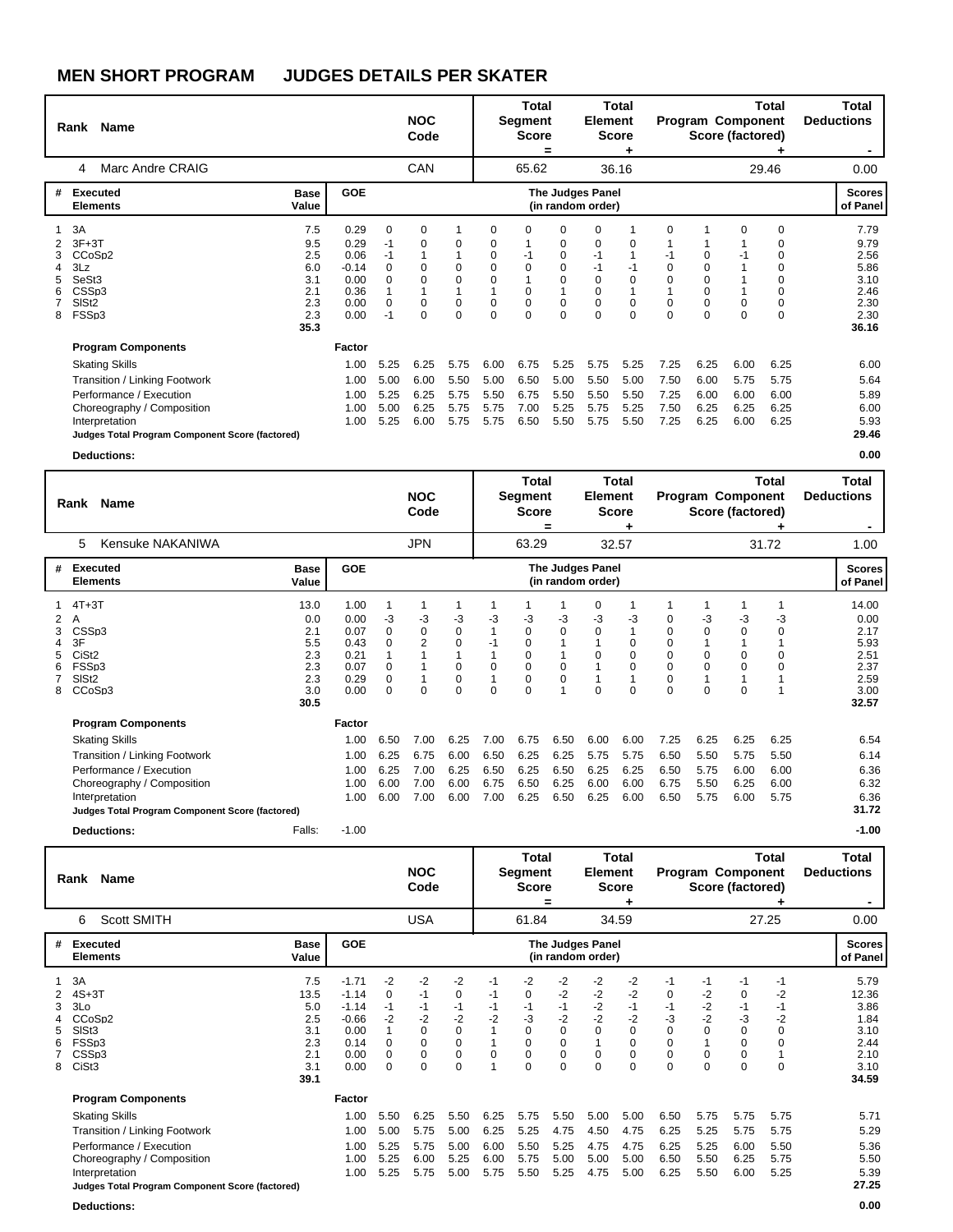| <b>Name</b><br>Rank                                                                                                                                                                                                      |                                                              |                                                                 |                                                  | <b>NOC</b><br>Code                             |                                                       |                                                       | <b>Total</b><br>Segment<br><b>Score</b>                                              | =                                                               | Element                              | <b>Total</b><br><b>Score</b>                              |                                      |                                                                           | Program Component<br>Score (factored) | Total                                | Total<br><b>Deductions</b>                                             |
|--------------------------------------------------------------------------------------------------------------------------------------------------------------------------------------------------------------------------|--------------------------------------------------------------|-----------------------------------------------------------------|--------------------------------------------------|------------------------------------------------|-------------------------------------------------------|-------------------------------------------------------|--------------------------------------------------------------------------------------|-----------------------------------------------------------------|--------------------------------------|-----------------------------------------------------------|--------------------------------------|---------------------------------------------------------------------------|---------------------------------------|--------------------------------------|------------------------------------------------------------------------|
| Jialiang WU<br>7                                                                                                                                                                                                         |                                                              |                                                                 |                                                  | <b>CHN</b>                                     |                                                       |                                                       | 60.76                                                                                |                                                                 |                                      | 34.37                                                     |                                      |                                                                           |                                       | 26.39                                | 0.00                                                                   |
| Executed<br>#<br><b>Elements</b>                                                                                                                                                                                         | <b>Base</b><br>Value                                         | <b>GOE</b>                                                      |                                                  |                                                |                                                       |                                                       |                                                                                      | <b>The Judges Panel</b><br>(in random order)                    |                                      |                                                           |                                      |                                                                           |                                       |                                      | <b>Scores</b><br>of Panel                                              |
| $3F+3T$<br>3A<br>2<br>CCoSp2<br>3<br>CiSt <sub>1</sub><br>CSS <sub>p1</sub><br>5<br>3Lz<br>6<br>SIS <sub>t1</sub><br>FSSp3<br>8                                                                                          | 9.5<br>7.5<br>2.5<br>1.8<br>1.3<br>6.0<br>1.8<br>2.3<br>32.7 | 0.71<br>1.00<br>0.00<br>0.00<br>0.00<br>0.00<br>0.00<br>$-0.04$ | 0<br>0<br>$\Omega$<br>0<br>0<br>$\Omega$<br>$-1$ | 0<br>$\Omega$<br>$-1$<br>0<br>$\Omega$<br>$-1$ | 0<br>0<br>$\mathbf 0$<br>0<br>$\mathbf 0$<br>$\Omega$ | $\Omega$<br>0<br>0<br>0<br>0<br>$\pmb{0}$<br>$\Omega$ | 0<br>$\mathbf 0$<br>$\mathbf 0$<br>$\mathbf 0$<br>$\mathbf 0$<br>$\mathbf 0$<br>$-1$ | O<br>0<br>$\mathbf 0$<br>$\mathbf 0$<br>$\mathbf 0$<br>$\Omega$ | 0<br>$\Omega$<br>0<br>$\Omega$       | $\Omega$<br>0<br>$\Omega$<br>$\mathbf 0$<br>0<br>$\Omega$ | $\Omega$<br>$\mathbf 0$<br>$\Omega$  | 0<br>$\mathbf 0$<br>$\mathbf 0$<br>$\mathbf 0$<br>$\mathbf 0$<br>$\Omega$ | 2<br>0<br>0<br>0<br>0<br>$-1$         | $\Omega$                             | 10.21<br>8.50<br>2.50<br>1.80<br>1.30<br>6.00<br>1.80<br>2.26<br>34.37 |
| <b>Program Components</b><br><b>Skating Skills</b><br><b>Transition / Linking Footwork</b><br>Performance / Execution<br>Choreography / Composition<br>Interpretation<br>Judges Total Program Component Score (factored) |                                                              | Factor<br>1.00<br>1.00<br>1.00<br>1.00<br>1.00                  | 5.25<br>4.75<br>5.00<br>5.00<br>4.75             | 5.25<br>5.00<br>5.00<br>5.00<br>5.00           | 6.25<br>6.00<br>6.00<br>5.50<br>5.75                  | 5.25<br>5.00<br>4.75<br>4.25<br>4.50                  | 7.00<br>6.25<br>6.25<br>6.00<br>6.00                                                 | 5.00<br>3.75<br>4.00<br>3.75<br>4.50                            | 5.75<br>5.25<br>5.50<br>5.25<br>5.25 | 5.00<br>4.50<br>4.75<br>5.00<br>5.00                      | 6.75<br>6.50<br>6.75<br>6.50<br>6.50 | 5.25<br>4.50<br>4.75<br>4.75<br>4.50                                      | 5.50<br>5.25<br>5.00<br>5.50<br>5.25  | 5.75<br>5.25<br>5.75<br>5.50<br>5.25 | 5.64<br>5.21<br>5.29<br>5.11<br>5.14<br>26.39                          |

**Deductions: 0.00**

|             | <b>Name</b><br>Rank                                                                                                                                                                  |                                                               |                                                                          |                                                                    | <b>NOC</b><br>Code                          |                                                      |                                                         | Total<br>Segment<br><b>Score</b>                             | =                                                                     | <b>Element</b>                               | <b>Total</b><br><b>Score</b>                        |                                      |                                       | <b>Program Component</b><br>Score (factored) | <b>Total</b>                           | <b>Total</b><br><b>Deductions</b>                                      |
|-------------|--------------------------------------------------------------------------------------------------------------------------------------------------------------------------------------|---------------------------------------------------------------|--------------------------------------------------------------------------|--------------------------------------------------------------------|---------------------------------------------|------------------------------------------------------|---------------------------------------------------------|--------------------------------------------------------------|-----------------------------------------------------------------------|----------------------------------------------|-----------------------------------------------------|--------------------------------------|---------------------------------------|----------------------------------------------|----------------------------------------|------------------------------------------------------------------------|
|             | Xiaodong MA<br>8                                                                                                                                                                     |                                                               |                                                                          |                                                                    | <b>CHN</b>                                  |                                                      |                                                         | 59.86                                                        |                                                                       |                                              | 33.70                                               |                                      |                                       |                                              | 26.16                                  | 0.00                                                                   |
| #           | <b>Executed</b><br><b>Elements</b>                                                                                                                                                   | <b>Base</b><br>Value                                          | <b>GOE</b>                                                               |                                                                    |                                             |                                                      |                                                         |                                                              |                                                                       | <b>The Judges Panel</b><br>(in random order) |                                                     |                                      |                                       |                                              |                                        | <b>Scores</b><br>of Panel                                              |
| 3<br>5<br>8 | $4T+2T$<br>3A<br>CSS <sub>D2</sub><br>CiSt1<br>3Lz<br>SISt <sub>2</sub><br>CCoSp1<br>FSSp3                                                                                           | 10.3<br>7.5<br>1.7<br>1.8<br>6.0<br>2.3<br>2.0<br>2.3<br>33.9 | $-0.29$<br>0.00<br>$-0.04$<br>0.00<br>0.43<br>0.00<br>$-0.21$<br>$-0.09$ | $\mathbf 0$<br>0<br>0<br>$\Omega$<br>0<br>$\Omega$<br>$-1$<br>$-1$ | 0<br>-1<br>0<br>0<br>0<br>0<br>$-1$<br>$-1$ | 0<br>0<br>0<br>0<br>0<br>$\mathbf 0$<br>$-1$<br>$-1$ | $-1$<br>-1<br>0<br>0<br>$\mathbf 0$<br>$-1$<br>$\Omega$ | 0<br>0<br>-1<br>0<br>$-2$<br>$\mathbf 0$<br>$-1$<br>$\Omega$ | $-1$<br>0<br>0<br>0<br>$\mathbf 0$<br>$\mathbf 0$<br>$-1$<br>$\Omega$ | -1<br>-1<br>$\Omega$<br>0<br>0<br>0<br>0     | 0<br>0<br>0<br>$\overline{0}$<br>0<br>0<br>$\Omega$ | 0<br>0<br>$\Omega$<br>$\Omega$       | 0<br>0<br>$\Omega$<br>0<br>$-1$<br>-1 | 0<br>0<br>0<br>0<br>$-1$<br>0                | 0<br>0<br>$\Omega$<br>$-1$<br>$\Omega$ | 10.01<br>7.50<br>1.66<br>1.80<br>6.43<br>2.30<br>1.79<br>2.21<br>33.70 |
|             | <b>Program Components</b>                                                                                                                                                            |                                                               | <b>Factor</b>                                                            |                                                                    |                                             |                                                      |                                                         |                                                              |                                                                       |                                              |                                                     |                                      |                                       |                                              |                                        |                                                                        |
|             | <b>Skating Skills</b><br>Transition / Linking Footwork<br>Performance / Execution<br>Choreography / Composition<br>Interpretation<br>Judges Total Program Component Score (factored) |                                                               | 1.00<br>1.00<br>1.00<br>1.00<br>1.00                                     | 5.25<br>5.00<br>5.25<br>5.00<br>5.00                               | 5.50<br>4.75<br>5.00<br>5.00<br>4.75        | 4.75<br>4.50<br>4.50<br>4.00<br>4.00                 | 5.25<br>5.00<br>4.75<br>4.75<br>4.75                    | 6.00<br>5.75<br>6.00<br>5.75<br>5.50                         | 5.50<br>5.00<br>5.25<br>5.00<br>5.50                                  | 5.00<br>4.50<br>5.00<br>4.75<br>4.50         | 5.75<br>5.25<br>5.75<br>5.50<br>5.50                | 6.75<br>6.75<br>7.00<br>6.75<br>6.75 | 5.75<br>5.00<br>5.25<br>5.50<br>5.25  | 5.50<br>5.25<br>5.25<br>5.50<br>5.25         | 5.75<br>5.00<br>5.75<br>5.50<br>5.00   | 5.54<br>5.04<br>5.29<br>5.18<br>5.11<br>26.16                          |
|             | <b>Deductions:</b>                                                                                                                                                                   |                                                               |                                                                          |                                                                    |                                             |                                                      |                                                         |                                                              |                                                                       |                                              |                                                     |                                      |                                       |                                              |                                        | 0.00                                                                   |

|                  | Rank Name                                                                                                                                                                                                         |                                                              |                                                                    |                                      | <b>NOC</b><br>Code                              |                                                     |                                          | Total<br>Segment<br><b>Score</b>     | =                                              | <b>Element</b>                        | Total<br><b>Score</b>                |                                                            |                                      | <b>Program Component</b><br>Score (factored) | Total                                | Total<br><b>Deductions</b>                                            |
|------------------|-------------------------------------------------------------------------------------------------------------------------------------------------------------------------------------------------------------------|--------------------------------------------------------------|--------------------------------------------------------------------|--------------------------------------|-------------------------------------------------|-----------------------------------------------------|------------------------------------------|--------------------------------------|------------------------------------------------|---------------------------------------|--------------------------------------|------------------------------------------------------------|--------------------------------------|----------------------------------------------|--------------------------------------|-----------------------------------------------------------------------|
|                  | Michael WEISS<br>9                                                                                                                                                                                                |                                                              |                                                                    |                                      | <b>USA</b>                                      |                                                     |                                          | 58.89                                |                                                |                                       | 27.11                                |                                                            |                                      |                                              | 31.78                                | 0.00                                                                  |
| #                | <b>Executed</b><br><b>Elements</b>                                                                                                                                                                                | <b>Base</b><br>Value                                         | <b>GOE</b>                                                         |                                      |                                                 |                                                     |                                          |                                      |                                                | The Judges Panel<br>(in random order) |                                      |                                                            |                                      |                                              |                                      | <b>Scores</b><br>of Panel                                             |
| 3<br>5<br>6<br>8 | $3T+3T$<br>CiSt <sub>2</sub><br>3A<br>FSSp3<br>2Lz<br>SISt <sub>2</sub><br>CSS <sub>p2</sub><br>CCoSp3                                                                                                            | 8.0<br>2.3<br>7.5<br>2.3<br>1.9<br>2.3<br>1.7<br>3.0<br>29.0 | 0.29<br>0.36<br>$-2.29$<br>0.14<br>$-1.00$<br>0.29<br>0.29<br>0.03 | $\Omega$<br>$-2$<br>$-3$<br>$\Omega$ | $\Omega$<br>-3<br>0<br>$-3$<br>$\Omega$<br>$-1$ | $\Omega$<br>0<br>$-2$<br>$-3$<br>0<br>0<br>$\Omega$ | $\Omega$<br>$-3$<br>-3<br>$\overline{2}$ | 0<br>$-2$<br>0<br>$-3$<br>0          | $\Omega$<br>$-2$<br>0<br>$-3$<br>0<br>$\Omega$ | 0<br>-3<br>$\frac{2}{3}$              | $-2$<br>0<br>$-3$<br>$\Omega$        | $\Omega$<br>0<br>$-2$<br>0<br>$-2$<br>$\Omega$<br>$\Omega$ | $-2$<br>0<br>$-3$<br>$\Omega$        | $\Omega$<br>-3<br>0<br>-3<br>0<br>$-2$       | 0<br>-2<br>2<br>-3                   | 8.29<br>2.66<br>5.21<br>2.44<br>0.90<br>2.59<br>1.99<br>3.03<br>27.11 |
|                  | <b>Program Components</b><br><b>Skating Skills</b><br>Transition / Linking Footwork<br>Performance / Execution<br>Choreography / Composition<br>Interpretation<br>Judges Total Program Component Score (factored) |                                                              | Factor<br>1.00<br>1.00<br>1.00<br>1.00<br>1.00                     | 6.75<br>6.50<br>6.75<br>6.50<br>6.75 | 6.75<br>6.50<br>6.25<br>6.50<br>6.50            | 6.25<br>6.00<br>6.25<br>6.50<br>6.25                | 6.25<br>5.75<br>6.25<br>6.50<br>6.25     | 6.50<br>6.25<br>6.00<br>6.25<br>6.50 | 6.75<br>6.25<br>6.50<br>6.50<br>6.75           | 6.25<br>6.00<br>6.00<br>6.25<br>6.25  | 6.75<br>6.50<br>7.00<br>6.75<br>7.00 | 6.25<br>6.25<br>6.50<br>6.50<br>6.25                       | 6.50<br>6.00<br>6.25<br>6.50<br>6.25 | 6.25<br>5.75<br>6.00<br>6.75<br>6.25         | 7.00<br>6.50<br>6.50<br>7.00<br>7.00 | 6.46<br>6.18<br>6.29<br>6.46<br>6.39<br>31.78                         |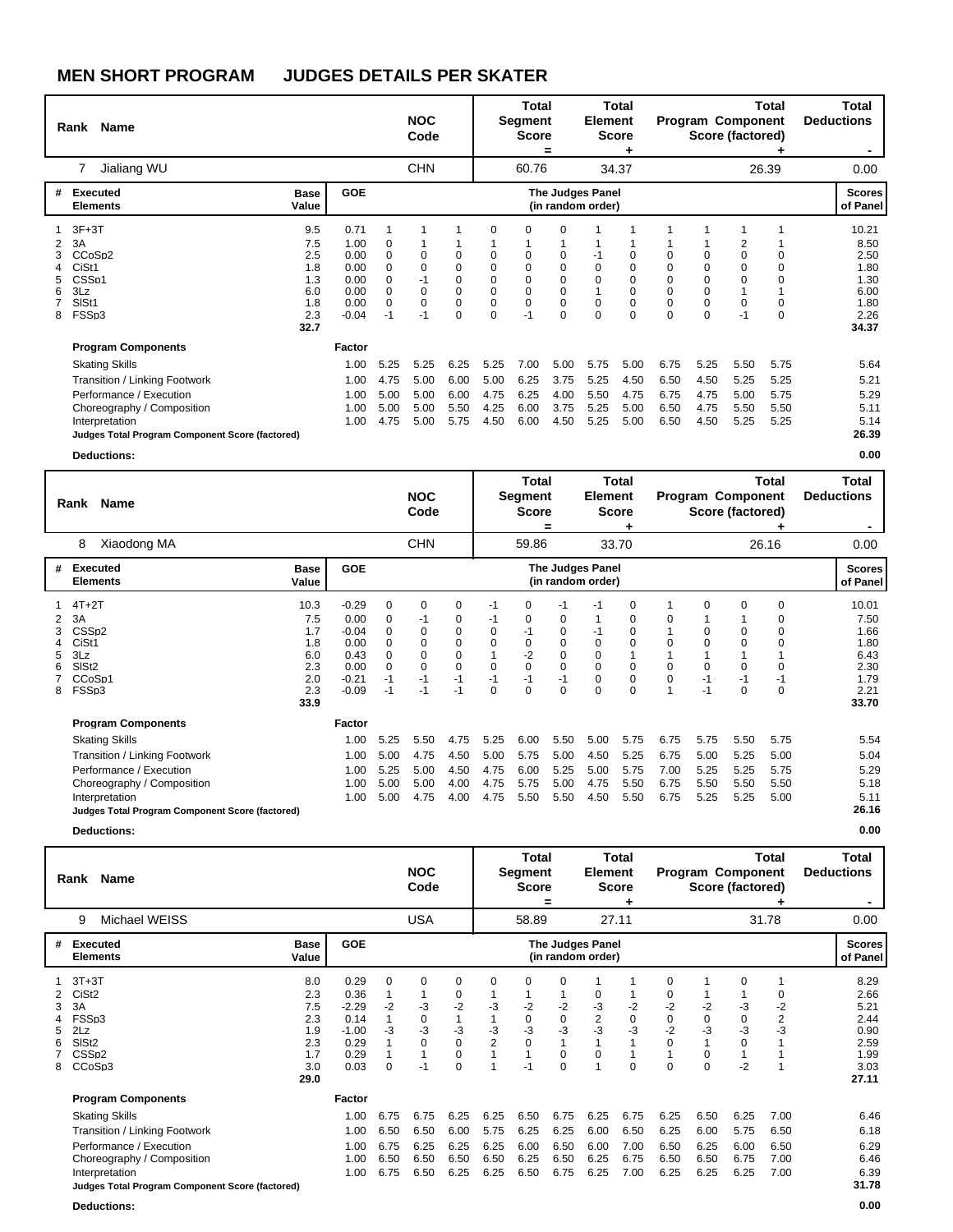| Rank                                                                                                      | Name                                                                                                                                                                                                                     |                                                              |                                                                             |                                                                    | <b>NOC</b><br>Code                                              |                                                                   |                                           | <b>Total</b><br>Segment<br><b>Score</b>                            | =                                                               | Element                                                        | Total<br><b>Score</b>                                   |                                                       |                                                                                            | Program Component<br>Score (factored)                    | Total                                                            | Total<br><b>Deductions</b>                                            |
|-----------------------------------------------------------------------------------------------------------|--------------------------------------------------------------------------------------------------------------------------------------------------------------------------------------------------------------------------|--------------------------------------------------------------|-----------------------------------------------------------------------------|--------------------------------------------------------------------|-----------------------------------------------------------------|-------------------------------------------------------------------|-------------------------------------------|--------------------------------------------------------------------|-----------------------------------------------------------------|----------------------------------------------------------------|---------------------------------------------------------|-------------------------------------------------------|--------------------------------------------------------------------------------------------|----------------------------------------------------------|------------------------------------------------------------------|-----------------------------------------------------------------------|
| 10                                                                                                        | Yasuharu NANRI                                                                                                                                                                                                           |                                                              |                                                                             |                                                                    | <b>JPN</b>                                                      |                                                                   |                                           | 57.40                                                              |                                                                 |                                                                | 31.44                                                   |                                                       |                                                                                            |                                                          | 25.96                                                            | 0.00                                                                  |
| #                                                                                                         | Executed<br><b>Elements</b>                                                                                                                                                                                              | <b>Base</b><br>Value                                         | <b>GOE</b>                                                                  |                                                                    |                                                                 |                                                                   |                                           |                                                                    |                                                                 | <b>The Judges Panel</b><br>(in random order)                   |                                                         |                                                       |                                                                                            |                                                          |                                                                  | <b>Scores</b><br>of Panel                                             |
| $3F+3T$<br>3A<br>2<br>CiSt <sub>2</sub><br>3<br>3Lz<br>5<br>CSSp3<br>6<br>SIS <sub>t2</sub><br>FSSp4<br>8 | CCoSp3                                                                                                                                                                                                                   | 9.5<br>7.5<br>2.3<br>3.0<br>6.0<br>2.1<br>2.3<br>3.0<br>35.7 | $-1.86$<br>$-0.71$<br>0.00<br>0.00<br>$-1.43$<br>$-0.13$<br>0.00<br>$-0.13$ | $-2$<br>0<br>1<br>$\Omega$<br>$-1$<br>$-1$<br>$\Omega$<br>$\Omega$ | $-2$<br>-1<br>$\Omega$<br>0<br>$-1$<br>$-1$<br>$\Omega$<br>$-1$ | $-2$<br>0<br>$\mathbf 0$<br>0<br>$-1$<br>$-1$<br>$\mathbf 0$<br>0 | -1<br>-1<br>0<br>$-2$<br>$\mathbf 0$<br>0 | $-2$<br>-1<br>0<br>0<br>$-2$<br>$\mathbf 0$<br>$\mathbf 0$<br>$-1$ | $-2$<br>-1<br>$\Omega$<br>0<br>$-1$<br>$-1$<br>$\Omega$<br>$-1$ | -2<br>-2<br>$\Omega$<br>0<br>$-2$<br>0<br>$\Omega$<br>$\Omega$ | $-2$<br>0<br>$\Omega$<br>0<br>$-1$<br>$-1$<br>0<br>$-1$ | $-1$<br>0<br>$-1$<br>$\Omega$<br>$\Omega$<br>$\Omega$ | $-2$<br>-1<br>$\mathbf 0$<br>$\mathbf 0$<br>$-2$<br>$\mathbf 0$<br>$\mathbf 0$<br>$\Omega$ | $-2$<br>0<br>$\Omega$<br>0<br>$-1$<br>0<br>0<br>$\Omega$ | $-2$<br>-1<br>$\Omega$<br>-1<br>$\Omega$<br>$\Omega$<br>$\Omega$ | 7.64<br>6.79<br>2.30<br>3.00<br>4.57<br>1.97<br>2.30<br>2.87<br>31.44 |
|                                                                                                           | <b>Program Components</b><br><b>Skating Skills</b><br><b>Transition / Linking Footwork</b><br>Performance / Execution<br>Choreography / Composition<br>Interpretation<br>Judges Total Program Component Score (factored) |                                                              | Factor<br>1.00<br>1.00<br>1.00<br>1.00<br>1.00                              | 5.00<br>4.75<br>4.75<br>4.50<br>4.50                               | 5.75<br>5.75<br>5.75<br>6.00<br>6.00                            | 5.75<br>5.25<br>5.25<br>5.00<br>5.00                              | 6.00<br>5.50<br>5.00<br>5.75<br>5.25      | 5.00<br>4.50<br>4.25<br>4.75<br>4.50                               | 4.75<br>4.50<br>4.50<br>4.50<br>4.50                            | 4.75<br>4.25<br>5.00<br>4.75<br>5.00                           | 5.25<br>5.00<br>5.50<br>5.50<br>5.25                    | 6.50<br>6.25<br>6.25<br>6.50<br>6.25                  | 5.25<br>5.00<br>4.75<br>5.00<br>5.00                                                       | 6.00<br>5.50<br>5.75<br>5.75<br>5.75                     | 5.00<br>4.75<br>5.25<br>5.25<br>5.25                             | 5.39<br>5.07<br>5.11<br>5.25<br>5.14<br>25.96                         |

**Deductions: 0.00**

|        | Name<br>Rank                                                                                                                                                                         |                                                              |                                                                             |                                                           | <b>NOC</b><br>Code                         |                                                                |                                                             | Total<br>Segment<br><b>Score</b>                                    | =                                                            | <b>Element</b>                                   | <b>Total</b><br><b>Score</b>                    |                                                    |                                                                 | <b>Program Component</b><br>Score (factored)                  | Total                                                       | Total<br><b>Deductions</b>                                            |
|--------|--------------------------------------------------------------------------------------------------------------------------------------------------------------------------------------|--------------------------------------------------------------|-----------------------------------------------------------------------------|-----------------------------------------------------------|--------------------------------------------|----------------------------------------------------------------|-------------------------------------------------------------|---------------------------------------------------------------------|--------------------------------------------------------------|--------------------------------------------------|-------------------------------------------------|----------------------------------------------------|-----------------------------------------------------------------|---------------------------------------------------------------|-------------------------------------------------------------|-----------------------------------------------------------------------|
|        | Nicholas YOUNG<br>11                                                                                                                                                                 |                                                              |                                                                             |                                                           | CAN                                        |                                                                |                                                             | 53.58                                                               |                                                              |                                                  | 26.33                                           |                                                    |                                                                 |                                                               | 27.25                                                       | 0.00                                                                  |
| #      | Executed<br><b>Elements</b>                                                                                                                                                          | <b>Base</b><br>Value                                         | <b>GOE</b>                                                                  |                                                           |                                            |                                                                |                                                             |                                                                     |                                                              | The Judges Panel<br>(in random order)            |                                                 |                                                    |                                                                 |                                                               |                                                             | <b>Scores</b><br>of Panel                                             |
| 2<br>8 | $3F+3T$<br>1A<br>CiSt1<br>3Lz<br>CCoSp2<br>FSSp3<br>SIS <sub>t2</sub><br>CSSp3                                                                                                       | 9.5<br>0.8<br>1.8<br>6.0<br>2.5<br>2.3<br>2.3<br>2.1<br>27.3 | 0.29<br>$-0.50$<br>$-0.39$<br>$-0.14$<br>$-0.26$<br>0.00<br>0.07<br>$-0.04$ | 0<br>-3<br>$\mathbf 0$<br>$\Omega$<br>0<br>$\Omega$<br>-1 | 0<br>-3<br>$-2$<br>0<br>0<br>0<br>$\Omega$ | 0<br>$-3$<br>$-1$<br>$\mathbf 0$<br>$-1$<br>0<br>0<br>$\Omega$ | 0<br>-3<br>$-2$<br>$\Omega$<br>$\mathbf 0$<br>0<br>$\Omega$ | 0<br>$-3$<br>$-1$<br>$\Omega$<br>-1<br>$\mathbf 0$<br>0<br>$\Omega$ | $-3$<br>$-1$<br>$\Omega$<br>$-1$<br>0<br>$\mathbf 0$<br>$-2$ | 0<br>-3<br>$-2$<br>$-1$<br>$-1$<br>$\Omega$<br>0 | -3<br>$-2$<br>$\Omega$<br>$-1$<br>0<br>$\Omega$ | -3<br>0<br>$\Omega$<br>$-1$<br>$\Omega$<br>0<br>-1 | 0<br>-3<br>$\mathbf 0$<br>$-1$<br>-1<br>$\mathbf 0$<br>$\Omega$ | 1<br>-3<br>$-2$<br>$\mathbf{1}$<br>$-1$<br>0<br>0<br>$\Omega$ | 0<br>-3<br>$-1$<br>$-1$<br>$\Omega$<br>$\Omega$<br>$\Omega$ | 9.79<br>0.30<br>1.41<br>5.86<br>2.24<br>2.30<br>2.37<br>2.06<br>26.33 |
|        | <b>Program Components</b>                                                                                                                                                            |                                                              | Factor                                                                      |                                                           |                                            |                                                                |                                                             |                                                                     |                                                              |                                                  |                                                 |                                                    |                                                                 |                                                               |                                                             |                                                                       |
|        | <b>Skating Skills</b><br>Transition / Linking Footwork<br>Performance / Execution<br>Choreography / Composition<br>Interpretation<br>Judges Total Program Component Score (factored) |                                                              | 1.00<br>1.00<br>1.00<br>1.00<br>1.00                                        | 6.00<br>6.00<br>5.75<br>5.75<br>5.50                      | 6.00<br>5.50<br>5.75<br>5.50<br>5.50       | 5.00<br>4.75<br>5.00<br>4.75<br>4.50                           | 6.00<br>5.75<br>5.50<br>5.50<br>5.25                        | 5.75<br>5.50<br>5.25<br>5.50<br>5.25                                | 5.75<br>5.25<br>5.50<br>5.25<br>5.50                         | 4.75<br>4.50<br>4.75<br>4.75<br>5.00             | 6.25<br>6.00<br>6.00<br>6.25<br>6.25            | 5.75<br>5.50<br>5.50<br>5.75<br>5.50               | 5.75<br>5.25<br>5.50<br>5.50<br>5.50                            | 5.50<br>5.25<br>5.75<br>5.50<br>5.25                          | 5.25<br>5.00<br>4.50<br>5.00<br>5.00                        | 5.71<br>5.36<br>5.43<br>5.39<br>5.36<br>27.25                         |
|        | <b>Deductions:</b>                                                                                                                                                                   |                                                              |                                                                             |                                                           |                                            |                                                                |                                                             |                                                                     |                                                              |                                                  |                                                 |                                                    |                                                                 |                                                               |                                                             | 0.00                                                                  |

| Name<br>Rank                                                                                                                                                          |                                                              |                                                                 |                                      | <b>NOC</b><br>Code                   |                                                                     |                                                             | Total<br><b>Segment</b><br><b>Score</b>        | =                                    | <b>Element</b>                                 | <b>Total</b><br><b>Score</b>                          |                                        | <b>Program Component</b><br>Score (factored)                                |                                                                     | Total                                              | Total<br><b>Deductions</b>                                            |
|-----------------------------------------------------------------------------------------------------------------------------------------------------------------------|--------------------------------------------------------------|-----------------------------------------------------------------|--------------------------------------|--------------------------------------|---------------------------------------------------------------------|-------------------------------------------------------------|------------------------------------------------|--------------------------------------|------------------------------------------------|-------------------------------------------------------|----------------------------------------|-----------------------------------------------------------------------------|---------------------------------------------------------------------|----------------------------------------------------|-----------------------------------------------------------------------|
| Sean CARLOW<br>12                                                                                                                                                     |                                                              |                                                                 |                                      | <b>AUS</b>                           |                                                                     |                                                             | 48.70                                          |                                      |                                                | 23.58                                                 |                                        |                                                                             |                                                                     | 25.12                                              | 0.00                                                                  |
| <b>Executed</b><br>#<br><b>Elements</b>                                                                                                                               | <b>Base</b><br>Value                                         | <b>GOE</b>                                                      |                                      |                                      |                                                                     |                                                             |                                                |                                      | <b>The Judges Panel</b><br>(in random order)   |                                                       |                                        |                                                                             |                                                                     |                                                    | <b>Scores</b><br>of Panel                                             |
| $3T+2T$<br>3S<br>2<br>FSSp3<br>2A<br>CCoSp1<br>CiSt1<br>6<br>SISt <sub>2</sub><br>CSSp3<br>8                                                                          | 5.3<br>4.5<br>2.3<br>3.3<br>2.0<br>1.8<br>2.3<br>2.1<br>23.6 | 0.00<br>0.00<br>0.00<br>0.00<br>$-0.09$<br>0.00<br>0.00<br>0.07 | 0<br>-1<br>$\Omega$<br>0<br>0        | 0<br>0<br>0<br>0<br>0<br>0<br>0<br>0 | 0<br>0<br>0<br>$\mathbf 0$<br>-1<br>$\mathbf 0$<br>$\mathbf 0$<br>0 | 0<br>0<br>0<br>$\Omega$<br>$\Omega$<br>$\Omega$<br>$\Omega$ | 0<br>0<br>0<br>$\Omega$<br>0<br>0<br>$-1$<br>0 | 0<br>0<br>0<br>0<br>0<br>0<br>0<br>0 | 0<br>0<br>0<br>$\Omega$<br>-1<br>$\Omega$<br>0 | 0<br>0<br>0<br>$\mathbf 0$<br>0<br>0<br>$\Omega$<br>0 | 0<br>0<br>0<br>$\mathbf 0$<br>$\Omega$ | $\Omega$<br>-1<br>0<br>$\Omega$<br>0<br>$\Omega$<br>$\Omega$<br>$\mathbf 0$ | 0<br>0<br>0<br>$\mathbf 0$<br>-1<br>0<br>$\mathbf 0$<br>$\mathbf 0$ | 0<br>0<br>0<br>$\Omega$<br>0<br>0<br>$\Omega$<br>0 | 5.30<br>4.50<br>2.30<br>3.30<br>1.91<br>1.80<br>2.30<br>2.17<br>23.58 |
| <b>Program Components</b><br><b>Skating Skills</b><br><b>Transition / Linking Footwork</b><br>Performance / Execution<br>Choreography / Composition<br>Interpretation |                                                              | Factor<br>1.00<br>1.00<br>1.00<br>1.00<br>1.00                  | 5.25<br>4.75<br>5.00<br>5.00<br>5.00 | 4.50<br>4.25<br>4.50<br>4.25<br>4.50 | 6.50<br>6.25<br>6.25<br>6.00<br>6.00                                | 4.75<br>4.50<br>4.50<br>4.75<br>5.00                        | 4.50<br>4.00<br>4.25<br>4.50<br>4.00           | 5.00<br>4.50<br>5.25<br>4.75<br>5.00 | 6.25<br>5.75<br>6.25<br>6.50<br>6.50           | 4.75<br>4.50<br>5.00<br>4.75<br>5.00                  | 5.75<br>5.75<br>5.75<br>5.50<br>5.50   | 4.75<br>4.25<br>4.50<br>4.75<br>4.75                                        | 4.75<br>4.25<br>4.50<br>4.75<br>4.50                                | 4.75<br>4.50<br>5.00<br>5.00<br>5.25               | 5.11<br>4.79<br>5.11<br>5.00<br>5.11                                  |
| Judges Total Program Component Score (factored)                                                                                                                       |                                                              |                                                                 |                                      |                                      |                                                                     |                                                             |                                                |                                      |                                                |                                                       |                                        |                                                                             |                                                                     |                                                    | 25.12                                                                 |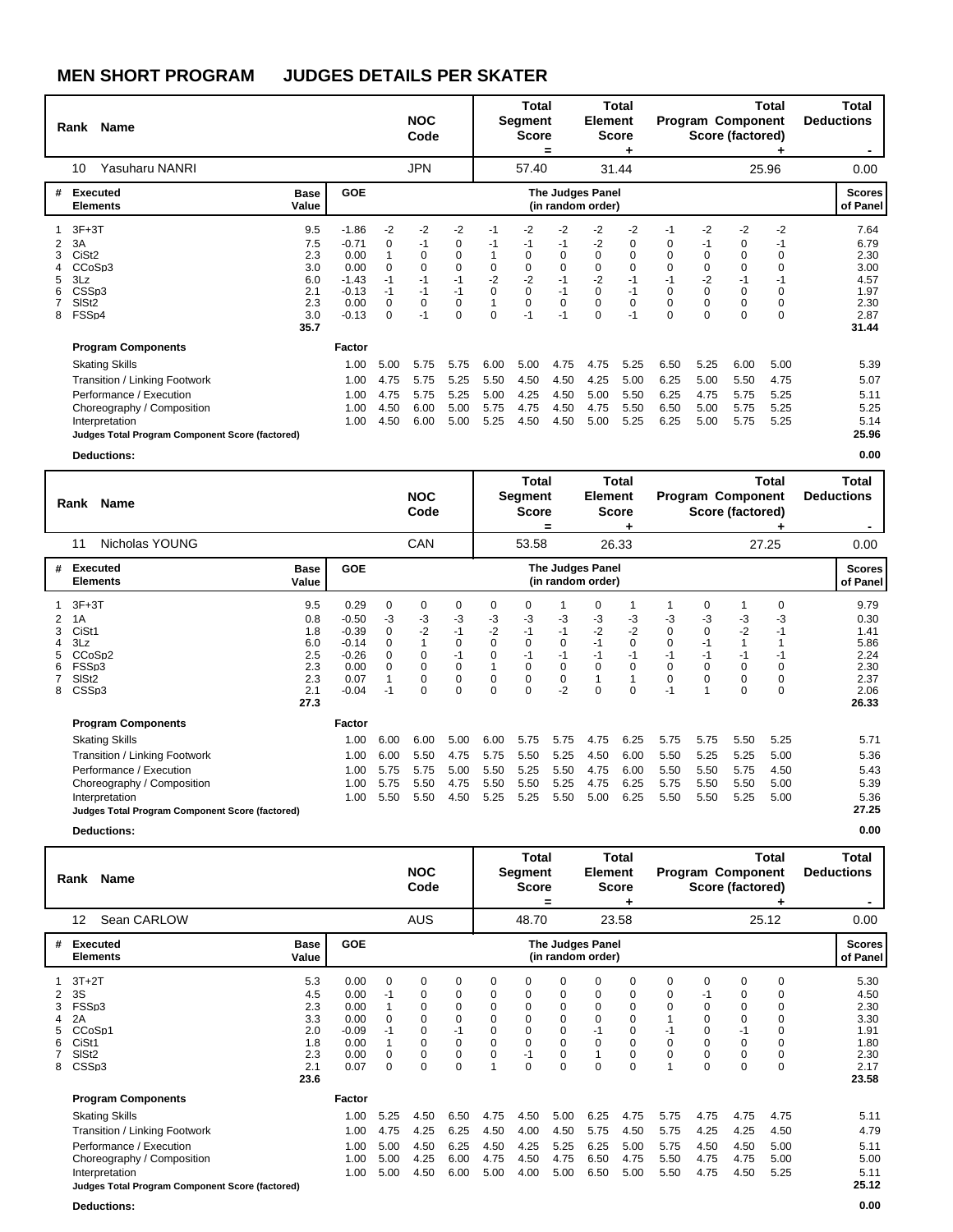|             | <b>Name</b><br>Rank                                                                                                                                                                                               |                                                              |                                                                 |                                           | <b>NOC</b><br>Code                                       |                                                                    |                                                          | Total<br><b>Segment</b><br><b>Score</b>                  | =                                                     | Element                                 | Total<br><b>Score</b>                                    |                                      |                                                          | <b>Program Component</b><br>Score (factored)     | Total                                | <b>Total</b><br><b>Deductions</b>                                     |
|-------------|-------------------------------------------------------------------------------------------------------------------------------------------------------------------------------------------------------------------|--------------------------------------------------------------|-----------------------------------------------------------------|-------------------------------------------|----------------------------------------------------------|--------------------------------------------------------------------|----------------------------------------------------------|----------------------------------------------------------|-------------------------------------------------------|-----------------------------------------|----------------------------------------------------------|--------------------------------------|----------------------------------------------------------|--------------------------------------------------|--------------------------------------|-----------------------------------------------------------------------|
|             | Lun SONG<br>13                                                                                                                                                                                                    |                                                              |                                                                 |                                           | <b>CHN</b>                                               |                                                                    |                                                          | 47.37                                                    |                                                       |                                         | 21.76                                                    |                                      |                                                          |                                                  | 26.61                                | 1.00                                                                  |
| #           | Executed<br><b>Elements</b>                                                                                                                                                                                       | <b>Base</b><br>Value                                         | <b>GOE</b>                                                      |                                           |                                                          |                                                                    |                                                          |                                                          |                                                       | The Judges Panel<br>(in random order)   |                                                          |                                      |                                                          |                                                  |                                      | <b>Scores</b><br>of Panel                                             |
| 2<br>5<br>8 | 3T+COMBO<br>2A<br>CSS <sub>D2</sub><br>SISt1<br>3Lz<br>CCoSp2<br>CiSt <sub>2</sub><br>FSSp3                                                                                                                       | 4.0<br>3.3<br>1.7<br>1.8<br>6.0<br>2.5<br>2.3<br>2.3<br>23.9 | $-3.00$<br>0.57<br>0.00<br>0.00<br>0.29<br>0.00<br>0.00<br>0.00 | $-3$<br>0<br>0<br>0<br>1<br>0<br>$\Omega$ | -3<br>0<br>0<br>$\mathbf 0$<br>$\Omega$<br>0<br>$\Omega$ | -3<br>$\mathbf 0$<br>0<br>1<br>$\Omega$<br>$\mathbf 0$<br>$\Omega$ | -3<br>0<br>0<br>0<br>$\Omega$<br>$\mathbf 0$<br>$\Omega$ | -3<br>0<br>0<br>0<br>$\Omega$<br>$\mathbf 0$<br>$\Omega$ | -3<br>0<br>$\Omega$<br>0<br>$\Omega$<br>0<br>$\Omega$ | -3<br>0<br>0<br>0<br>0<br>$\Omega$<br>0 | -3<br>0<br>0<br>$\mathbf 0$<br>$\Omega$<br>0<br>$\Omega$ | -3<br>0<br>0<br>$\Omega$<br>0<br>0   | -3<br>0<br>0<br>$\mathbf 0$<br>$\Omega$<br>0<br>$\Omega$ | $-3$<br>0<br>0<br>0<br>$\Omega$<br>0<br>$\Omega$ | -3                                   | 1.00<br>3.87<br>1.70<br>1.80<br>6.29<br>2.50<br>2.30<br>2.30<br>21.76 |
|             | <b>Program Components</b><br><b>Skating Skills</b><br>Transition / Linking Footwork<br>Performance / Execution<br>Choreography / Composition<br>Interpretation<br>Judges Total Program Component Score (factored) |                                                              | Factor<br>1.00<br>1.00<br>1.00<br>1.00<br>1.00                  | 5.00<br>4.75<br>4.50<br>4.75<br>4.75      | 5.50<br>5.25<br>5.00<br>5.25<br>5.00                     | 5.75<br>5.50<br>5.75<br>5.50<br>5.00                               | 5.50<br>5.00<br>4.50<br>5.00<br>4.75                     | 6.75<br>6.00<br>6.50<br>6.50<br>6.25                     | 5.50<br>4.75<br>5.25<br>5.25<br>5.50                  | 5.00<br>5.00<br>5.25<br>5.00<br>5.25    | 5.25<br>5.00<br>5.25<br>5.00<br>5.25                     | 6.00<br>5.50<br>5.75<br>6.00<br>5.75 | 5.50<br>4.75<br>5.00<br>5.00<br>5.25                     | 5.25<br>5.00<br>5.25<br>5.25<br>5.00             | 5.50<br>5.25<br>5.50<br>5.25<br>5.25 | 5.57<br>5.14<br>5.32<br>5.29<br>5.29<br>26.61                         |
|             | <b>Deductions:</b>                                                                                                                                                                                                | Falls:                                                       | $-1.00$                                                         |                                           |                                                          |                                                                    |                                                          |                                                          |                                                       |                                         |                                                          |                                      |                                                          |                                                  |                                      | $-1.00$                                                               |

|                       | <b>Name</b><br>Rank                                                                                                                                                                                               |                                                              |                                                                             |                                                | <b>NOC</b><br>Code                                     |                                                                      |                                                              | Total<br>Segment<br><b>Score</b>                                               | =                                                                       | <b>Element</b>                                          | <b>Total</b><br><b>Score</b>                                |                                                  |                                                                             | <b>Program Component</b><br>Score (factored)         | Total                                | <b>Total</b><br><b>Deductions</b>                                     |
|-----------------------|-------------------------------------------------------------------------------------------------------------------------------------------------------------------------------------------------------------------|--------------------------------------------------------------|-----------------------------------------------------------------------------|------------------------------------------------|--------------------------------------------------------|----------------------------------------------------------------------|--------------------------------------------------------------|--------------------------------------------------------------------------------|-------------------------------------------------------------------------|---------------------------------------------------------|-------------------------------------------------------------|--------------------------------------------------|-----------------------------------------------------------------------------|------------------------------------------------------|--------------------------------------|-----------------------------------------------------------------------|
|                       | Michael NOVALES<br>14                                                                                                                                                                                             |                                                              |                                                                             |                                                | PHI                                                    |                                                                      |                                                              | 44.46                                                                          |                                                                         |                                                         | 24.85                                                       |                                                  |                                                                             |                                                      | 20.61                                | 1.00                                                                  |
|                       | # Executed<br><b>Elements</b>                                                                                                                                                                                     | <b>Base</b><br>Value                                         | <b>GOE</b>                                                                  |                                                |                                                        |                                                                      |                                                              |                                                                                |                                                                         | <b>The Judges Panel</b><br>(in random order)            |                                                             |                                                  |                                                                             |                                                      |                                      | <b>Scores</b><br>of Panel                                             |
| 1<br>4<br>5<br>6<br>8 | 3F<br>$3S+3L0$<br>FSSp3<br>CiSt1<br>2A<br>CSSp2<br>SISt1<br>CCoSp3                                                                                                                                                | 5.5<br>9.5<br>2.3<br>1.8<br>3.3<br>1.7<br>1.8<br>3.0<br>28.9 | $-3.00$<br>$-0.14$<br>$-0.17$<br>0.00<br>$-0.70$<br>0.00<br>0.00<br>$-0.04$ | -3<br>0<br>-1<br>-1<br>$\mathbf 0$<br>$\Omega$ | $-3$<br>-1<br>0<br>$\Omega$<br>-1<br>$-1$<br>0<br>$-1$ | -3<br>0<br>$-1$<br>$\mathbf 0$<br>$-1$<br>$\pmb{0}$<br>0<br>$\Omega$ | $-3$<br>-1<br>0<br>$\mathbf 0$<br>$-1$<br>0<br>0<br>$\Omega$ | -3<br>0<br>$-2$<br>$\mathbf 0$<br>-1<br>$\mathbf 0$<br>$\mathbf 0$<br>$\Omega$ | $-3$<br>0<br>0<br>$\Omega$<br>-1<br>$\Omega$<br>$\mathbf 0$<br>$\Omega$ | -3<br>0<br>$-2$<br>$\Omega$<br>-1<br>$\Omega$<br>0<br>0 | $-3$<br>0<br>0<br>$\mathbf 0$<br>$-1$<br>0<br>0<br>$\Omega$ | -3<br>0<br>0<br>0<br>$\Omega$<br>$\Omega$<br>- 1 | -3<br>0<br>0<br>$\mathbf 0$<br>-1<br>$\mathbf 0$<br>$\mathbf 0$<br>$\Omega$ | $-3$<br>0<br>0<br>0<br>$-1$<br>$-1$<br>0<br>$\Omega$ | -3<br>-1<br>0<br>-1<br>$\Omega$      | 2.50<br>9.36<br>2.13<br>1.80<br>2.60<br>1.70<br>1.80<br>2.96<br>24.85 |
|                       | <b>Program Components</b><br><b>Skating Skills</b><br>Transition / Linking Footwork<br>Performance / Execution<br>Choreography / Composition<br>Interpretation<br>Judges Total Program Component Score (factored) |                                                              | Factor<br>1.00<br>1.00<br>1.00<br>1.00<br>1.00                              | 5.00<br>5.00<br>5.25<br>5.00<br>4.75           | 3.75<br>3.50<br>3.75<br>3.50<br>3.75                   | 4.25<br>4.00<br>4.25<br>4.00<br>4.00                                 | 4.50<br>4.25<br>4.25<br>4.00<br>4.00                         | 4.00<br>3.75<br>4.25<br>4.25<br>4.00                                           | 5.25<br>4.50<br>4.75<br>4.50<br>4.75                                    | 4.75<br>4.25<br>4.75<br>4.50<br>4.50                    | 4.25<br>3.75<br>4.00<br>4.25<br>4.25                        | 4.00<br>3.50<br>3.75<br>3.50<br>3.50             | 4.50<br>3.75<br>4.00<br>4.25<br>4.25                                        | 4.75<br>4.00<br>4.50<br>4.25<br>4.50                 | 4.25<br>4.00<br>4.00<br>4.50<br>4.25 | 4.32<br>3.89<br>4.18<br>4.11<br>4.11<br>20.61                         |
|                       | <b>Deductions:</b>                                                                                                                                                                                                | Falls:                                                       | $-1.00$                                                                     |                                                |                                                        |                                                                      |                                                              |                                                                                |                                                                         |                                                         |                                                             |                                                  |                                                                             |                                                      |                                      | $-1.00$                                                               |

|   | <b>Name</b><br>Rank                                                                                                                                                                                               |                                                      |                                                                       |                                        | <b>NOC</b><br>Code                   |                                                                               |                                                                 | Total<br>Segment<br><b>Score</b>                                        | $=$                                  | <b>Element</b>                                                                   | Total<br><b>Score</b>                |                                                 |                                                                  | <b>Program Component</b><br>Score (factored)                             | Total                                                       | Total<br><b>Deductions</b>                                   |
|---|-------------------------------------------------------------------------------------------------------------------------------------------------------------------------------------------------------------------|------------------------------------------------------|-----------------------------------------------------------------------|----------------------------------------|--------------------------------------|-------------------------------------------------------------------------------|-----------------------------------------------------------------|-------------------------------------------------------------------------|--------------------------------------|----------------------------------------------------------------------------------|--------------------------------------|-------------------------------------------------|------------------------------------------------------------------|--------------------------------------------------------------------------|-------------------------------------------------------------|--------------------------------------------------------------|
|   | <b>Bradley SANTER</b><br>15                                                                                                                                                                                       |                                                      |                                                                       |                                        | <b>AUS</b>                           |                                                                               |                                                                 | 42.62                                                                   |                                      |                                                                                  | 19.98                                |                                                 |                                                                  |                                                                          | 23.64                                                       | 1.00                                                         |
| # | <b>Executed</b><br><b>Elements</b>                                                                                                                                                                                | <b>Base</b><br>Value                                 | <b>GOE</b>                                                            |                                        |                                      |                                                                               |                                                                 |                                                                         |                                      | The Judges Panel<br>(in random order)                                            |                                      |                                                 |                                                                  |                                                                          |                                                             | <b>Scores</b><br>of Panel                                    |
| 8 | 3F+COMBO<br>3Lz<br>FSSp3<br>CiSt1<br>2A<br>CSS <sub>p1</sub><br>SISt1<br>CCoSp1                                                                                                                                   | 5.5<br>6.0<br>2.3<br>1.8<br>3.3<br>1.3<br>1.8<br>2.0 | $-3.00$<br>$-1.29$<br>$-0.01$<br>0.00<br>0.00<br>0.14<br>0.00<br>0.14 | -3<br>-1<br>$-1$<br>0<br>$\Omega$<br>0 | $-3$<br>-2<br>0<br>0<br>0<br>0<br>0  | -3<br>0<br>1<br>0<br>$\mathbf 0$<br>$\Omega$<br>$\mathbf 0$<br>$\overline{1}$ | $-3$<br>$-2$<br>$\Omega$<br>0<br>0<br>$\Omega$<br>0<br>$\Omega$ | -3<br>$-2$<br>$-1$<br>$\Omega$<br>$\Omega$<br>$\Omega$<br>0<br>$\Omega$ | -3<br>-2<br>$-1$<br>0<br>0<br>0<br>0 | -3<br>-1<br>$\Omega$<br>$\Omega$<br>$\Omega$<br>$\Omega$<br>$\Omega$<br>$\Omega$ | -3<br>0<br>$\Omega$<br>0             | -3<br>-1<br>$\Omega$<br>0<br>0<br>$\Omega$<br>0 | $-3$<br>-1<br>$-1$<br>0<br>$\Omega$<br>$\Omega$<br>0<br>$\Omega$ | -3<br>$-2$<br>$\mathbf 0$<br>0<br>$\mathbf 0$<br>$\mathbf 0$<br>$\Omega$ | -3<br>-1<br>$\Omega$<br>0<br>0<br>$\Omega$<br>0<br>$\Omega$ | 2.50<br>4.71<br>2.29<br>1.80<br>3.30<br>1.44<br>1.80<br>2.14 |
|   | <b>Program Components</b><br><b>Skating Skills</b><br>Transition / Linking Footwork<br>Performance / Execution<br>Choreography / Composition<br>Interpretation<br>Judges Total Program Component Score (factored) | 24.0                                                 | Factor<br>1.00<br>1.00<br>1.00<br>1.00<br>1.00                        | 5.50<br>5.25<br>5.25<br>5.25<br>5.50   | 5.00<br>4.50<br>4.75<br>4.75<br>4.50 | 6.25<br>6.00<br>6.25<br>6.25<br>6.50                                          | 4.50<br>4.00<br>4.00<br>4.25<br>4.00                            | 4.00<br>3.50<br>3.75<br>3.75<br>3.50                                    | 4.25<br>3.50<br>4.00<br>3.75<br>3.75 | 4.75<br>4.25<br>4.50<br>4.50<br>4.75                                             | 5.75<br>5.50<br>5.50<br>5.75<br>5.50 | 5.25<br>5.00<br>5.25<br>5.25<br>5.00            | 5.50<br>4.75<br>5.00<br>5.25<br>5.00                             | 5.00<br>4.75<br>5.00<br>4.75<br>5.00                                     | 5.25<br>4.50<br>4.75<br>5.00<br>5.25                        | 19.98<br>5.00<br>4.50<br>4.71<br>4.79<br>4.64<br>23.64       |
|   | <b>Deductions:</b>                                                                                                                                                                                                | Falls:                                               | $-1.00$                                                               |                                        |                                      |                                                                               |                                                                 |                                                                         |                                      |                                                                                  |                                      |                                                 |                                                                  |                                                                          |                                                             | $-1.00$                                                      |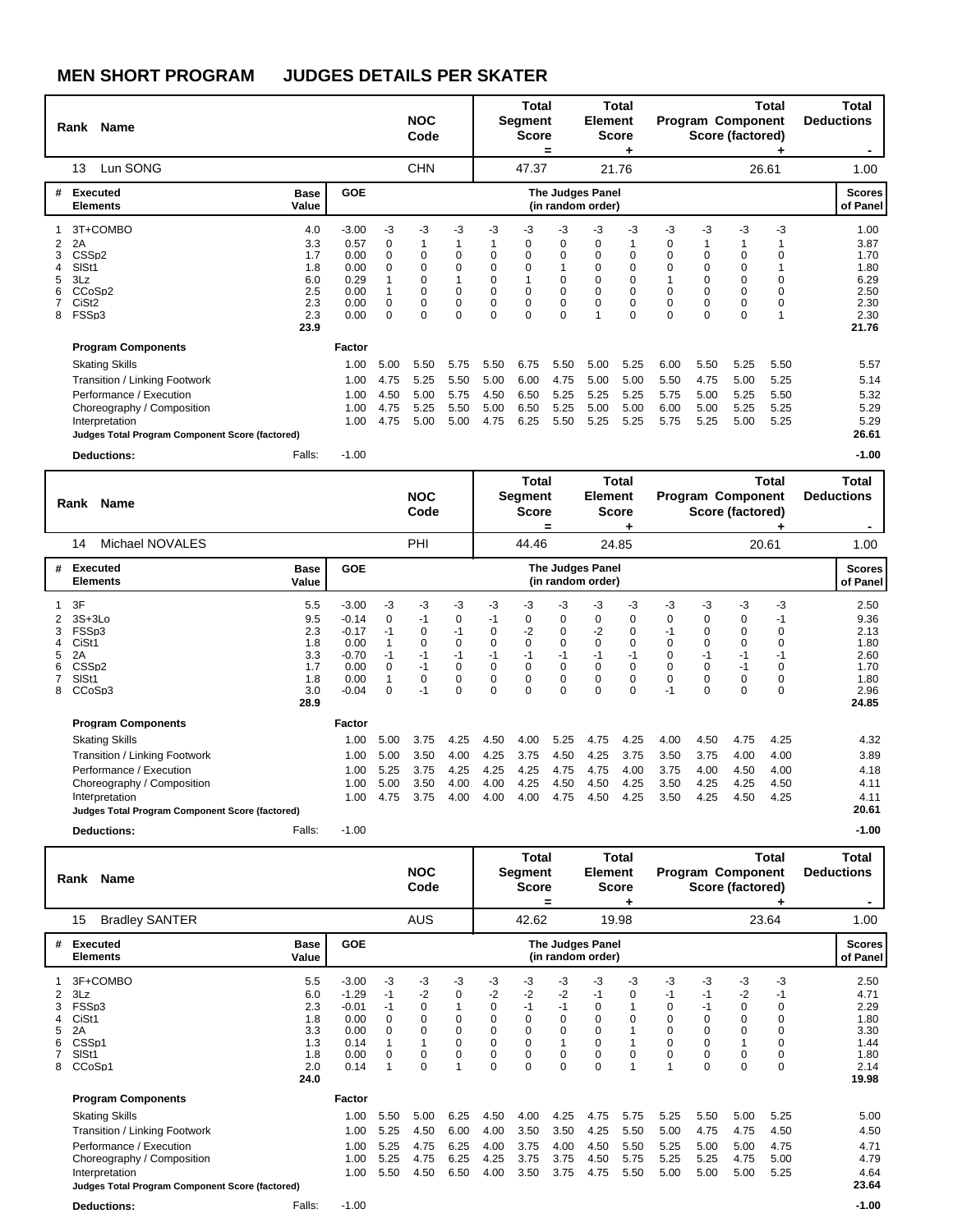|                                                            | Rank Name                                                                                                                                                                                                                |                                                              |                                                                       |                                                                     | <b>NOC</b><br>Code                                                            |                                                                                      |                                                                                | Total<br><b>Segment</b><br><b>Score</b>                                                 | =                                                                         | <b>Element</b>                                          | Total<br><b>Score</b>                                                         |                                                  |                                                                                          | <b>Program Component</b><br>Score (factored)             | Total                                               | Total<br><b>Deductions</b>                                            |
|------------------------------------------------------------|--------------------------------------------------------------------------------------------------------------------------------------------------------------------------------------------------------------------------|--------------------------------------------------------------|-----------------------------------------------------------------------|---------------------------------------------------------------------|-------------------------------------------------------------------------------|--------------------------------------------------------------------------------------|--------------------------------------------------------------------------------|-----------------------------------------------------------------------------------------|---------------------------------------------------------------------------|---------------------------------------------------------|-------------------------------------------------------------------------------|--------------------------------------------------|------------------------------------------------------------------------------------------|----------------------------------------------------------|-----------------------------------------------------|-----------------------------------------------------------------------|
| 16                                                         | <b>Justin PIETERSEN</b>                                                                                                                                                                                                  |                                                              |                                                                       |                                                                     | <b>RSA</b>                                                                    |                                                                                      |                                                                                | 38.58                                                                                   |                                                                           |                                                         | 19.65                                                                         |                                                  |                                                                                          |                                                          | 18.93                                               | 0.00                                                                  |
| #                                                          | Executed<br><b>Elements</b>                                                                                                                                                                                              | <b>Base</b><br>Value                                         | <b>GOE</b>                                                            |                                                                     |                                                                               |                                                                                      |                                                                                |                                                                                         |                                                                           | The Judges Panel<br>(in random order)                   |                                                                               |                                                  |                                                                                          |                                                          |                                                     | <b>Scores</b><br>of Panel                                             |
| 3S<br>3<br>2A<br>5<br>SIS <sub>t1</sub><br>6<br>CiSt1<br>8 | $3T+2T$<br>FSSp3<br>CSS <sub>D2</sub><br>CCoSp                                                                                                                                                                           | 5.3<br>4.5<br>2.3<br>3.3<br>1.7<br>1.8<br>1.8<br>0.0<br>20.7 | $-0.71$<br>0.00<br>$-0.04$<br>0.00<br>$-0.30$<br>0.00<br>0.00<br>0.00 | $-2$<br>0<br>$-1$<br>$\Omega$<br>0<br>$\Omega$<br>$\mathbf 0$<br>-1 | $-1$<br>0<br>$\Omega$<br>$\Omega$<br>$-1$<br>$\mathbf 0$<br>$\mathbf 0$<br>-3 | 0<br>0<br>$\mathbf 0$<br>$\mathbf 0$<br>$-1$<br>$\mathbf 0$<br>$\pmb{0}$<br>$\Omega$ | $-1$<br>0<br>$\Omega$<br>$\Omega$<br>-1<br>$\Omega$<br>$\mathbf 0$<br>$\Omega$ | -1<br>0<br>$-1$<br>$\mathbf 0$<br>$\mathbf 0$<br>$\mathbf 0$<br>$\mathbf 0$<br>$\Omega$ | $-1$<br>0<br>$\mathbf 0$<br>0<br>$-2$<br>$\mathbf 0$<br>$\pmb{0}$<br>$-2$ | 0<br>$\Omega$<br>-1<br>$-1$<br>$\mathbf 0$<br>0<br>$-2$ | $\Omega$<br>0<br>$\Omega$<br>0<br>-1<br>$\mathbf 0$<br>$\overline{0}$<br>$-1$ | $\Omega$<br>0<br>0<br>$\Omega$<br>$\Omega$<br>-1 | -1<br>-2<br>$\mathbf 0$<br>$\mathbf 0$<br>$-1$<br>$\mathbf 0$<br>$\mathbf 0$<br>$\Omega$ | $\Omega$<br>0<br>0<br>0<br>$-2$<br>$\Omega$<br>0<br>$-1$ | $\Omega$<br>0<br>$-1$<br>$\Omega$<br>-1<br>$\Omega$ | 4.59<br>4.50<br>2.26<br>3.30<br>1.40<br>1.80<br>1.80<br>0.00<br>19.65 |
|                                                            | <b>Program Components</b><br><b>Skating Skills</b><br><b>Transition / Linking Footwork</b><br>Performance / Execution<br>Choreography / Composition<br>Interpretation<br>Judges Total Program Component Score (factored) |                                                              | Factor<br>1.00<br>1.00<br>1.00<br>1.00<br>1.00                        | 3.75<br>3.25<br>3.50<br>3.25<br>3.75                                | 3.75<br>3.50<br>3.50<br>3.50<br>3.50                                          | 3.50<br>3.25<br>3.25<br>3.00<br>3.00                                                 | 4.25<br>3.75<br>3.75<br>4.00<br>3.75                                           | 3.50<br>3.75<br>3.50<br>3.75<br>3.50                                                    | 4.25<br>3.75<br>4.00<br>4.00<br>4.25                                      | 4.25<br>3.75<br>4.00<br>4.25<br>4.00                    | 3.75<br>3.25<br>4.00<br>3.50<br>3.25                                          | 4.50<br>4.25<br>4.50<br>4.50<br>4.25             | 4.25<br>3.50<br>3.75<br>3.75<br>3.75                                                     | 3.50<br>4.00<br>3.50<br>3.75<br>3.50                     | 3.75<br>3.25<br>3.50<br>3.50<br>3.50                | 4.00<br>3.61<br>3.79<br>3.82<br>3.71<br>18.93                         |

**Deductions: 0.00**

|                  | Rank Name                                                                                                                                                                                                         |                                                              |                                                                          |                                                        | <b>NOC</b><br>Code                                         |                                                          |                                                    | Total<br>Segment<br><b>Score</b>                           | $\equiv$                                                      | <b>Element</b>                                     | <b>Total</b><br><b>Score</b>                               |                                                                      |                                                                              | <b>Program Component</b><br>Score (factored) | Total                                                                        | Total<br><b>Deductions</b>                                            |
|------------------|-------------------------------------------------------------------------------------------------------------------------------------------------------------------------------------------------------------------|--------------------------------------------------------------|--------------------------------------------------------------------------|--------------------------------------------------------|------------------------------------------------------------|----------------------------------------------------------|----------------------------------------------------|------------------------------------------------------------|---------------------------------------------------------------|----------------------------------------------------|------------------------------------------------------------|----------------------------------------------------------------------|------------------------------------------------------------------------------|----------------------------------------------|------------------------------------------------------------------------------|-----------------------------------------------------------------------|
|                  | <b>Tristan THODE</b><br>17                                                                                                                                                                                        |                                                              |                                                                          |                                                        | <b>NZL</b>                                                 |                                                          |                                                    | 36.06                                                      |                                                               |                                                    | 17.95                                                      |                                                                      |                                                                              |                                              | 18.11                                                                        | 0.00                                                                  |
| #                | <b>Executed</b><br><b>Elements</b>                                                                                                                                                                                | <b>Base</b><br>Value                                         | <b>GOE</b>                                                               |                                                        |                                                            |                                                          |                                                    |                                                            |                                                               | <b>The Judges Panel</b><br>(in random order)       |                                                            |                                                                      |                                                                              |                                              |                                                                              | <b>Scores</b><br>of Panel                                             |
| 2<br>5<br>6<br>8 | $3T+2T$<br>3Lo<br>CCoSp2<br>SISt1<br>1A<br>CSSp1<br>CiSt1<br>FCSp2                                                                                                                                                | 5.3<br>5.0<br>2.5<br>1.8<br>0.8<br>1.3<br>1.8<br>2.0<br>20.5 | 0.00<br>$-1.71$<br>0.00<br>0.00<br>$-0.49$<br>0.00<br>$-0.26$<br>$-0.09$ | $\mathbf 0$<br>-1<br>0<br>0<br>-3<br>0<br>$-1$<br>$-1$ | 0<br>-2<br>0<br>0<br>-3<br>$\mathbf 0$<br>$-1$<br>$\Omega$ | 0<br>-1<br>0<br>0<br>$-3$<br>$\mathbf 0$<br>$-1$<br>$-1$ | 0<br>-2<br>0<br>-3<br>$\mathbf 0$<br>0<br>$\Omega$ | 0<br>-2<br>0<br>0<br>-3<br>$\mathbf 0$<br>$-1$<br>$\Omega$ | $-1$<br>$-2$<br>0<br>$\mathbf 0$<br>$-3$<br>0<br>$-1$<br>$-1$ | 0<br>$-2$<br>0<br>$\Omega$<br>-3<br>0<br>$-1$<br>0 | 0<br>-1<br>0<br>$\mathbf 0$<br>-3<br>0<br>$-1$<br>$\Omega$ | 0<br>-1<br>0<br>$\Omega$<br>$-2$<br>$\Omega$<br>$\Omega$<br>$\Omega$ | $\mathbf 0$<br>-2<br>$\mathbf 0$<br>0<br>$-2$<br>$\mathbf 0$<br>$-1$<br>$-1$ | 0<br>-1<br>0<br>0<br>-3<br>1<br>$-1$<br>0    | $\Omega$<br>-2<br>$\Omega$<br>$\Omega$<br>-3<br>$\Omega$<br>$-1$<br>$\Omega$ | 5.30<br>3.29<br>2.50<br>1.80<br>0.31<br>1.30<br>1.54<br>1.91<br>17.95 |
|                  | <b>Program Components</b><br><b>Skating Skills</b><br>Transition / Linking Footwork<br>Performance / Execution<br>Choreography / Composition<br>Interpretation<br>Judges Total Program Component Score (factored) |                                                              | Factor<br>1.00<br>1.00<br>1.00<br>1.00<br>1.00                           | 4.00<br>3.75<br>4.00<br>3.75<br>4.00                   | 4.25<br>4.00<br>4.00<br>4.25<br>4.00                       | 3.25<br>3.00<br>3.00<br>3.00<br>3.00                     | 4.00<br>3.50<br>3.25<br>3.25<br>3.50               | 3.50<br>3.75<br>3.25<br>3.50<br>3.25                       | 3.50<br>3.00<br>2.50<br>3.00<br>2.75                          | 4.25<br>3.75<br>4.00<br>4.00<br>4.00               | 4.00<br>3.75<br>4.25<br>4.25<br>4.25                       | 3.75<br>3.50<br>3.50<br>3.50<br>3.75                                 | 4.25<br>3.25<br>3.75<br>3.50<br>3.75                                         | 3.50<br>3.25<br>3.75<br>3.50<br>3.25         | 3.75<br>3.50<br>3.50<br>3.75<br>3.75                                         | 3.89<br>3.50<br>3.54<br>3.57<br>3.61<br>18.11                         |
|                  | <b>Deductions:</b>                                                                                                                                                                                                |                                                              |                                                                          |                                                        |                                                            |                                                          |                                                    |                                                            |                                                               |                                                    |                                                            |                                                                      |                                                                              |                                              |                                                                              | 0.00                                                                  |

|                                                              |                                                                             |                                                             | <b>NOC</b>                                                         |                                                          |                                                          |                                                 |                                               |                                                       |                                                          |                                                                                                  |                                                             |                                                         |                                      | Total<br><b>Deductions</b>                                            |
|--------------------------------------------------------------|-----------------------------------------------------------------------------|-------------------------------------------------------------|--------------------------------------------------------------------|----------------------------------------------------------|----------------------------------------------------------|-------------------------------------------------|-----------------------------------------------|-------------------------------------------------------|----------------------------------------------------------|--------------------------------------------------------------------------------------------------|-------------------------------------------------------------|---------------------------------------------------------|--------------------------------------|-----------------------------------------------------------------------|
|                                                              |                                                                             |                                                             | <b>MEX</b>                                                         |                                                          |                                                          |                                                 |                                               |                                                       |                                                          |                                                                                                  |                                                             |                                                         |                                      | 0.00                                                                  |
| <b>Base</b><br>Value                                         | <b>GOE</b>                                                                  |                                                             |                                                                    |                                                          |                                                          |                                                 |                                               |                                                       |                                                          |                                                                                                  |                                                             |                                                         |                                      | <b>Scores</b><br>of Panel                                             |
| 5.3<br>2.3<br>5.0<br>1.7<br>1.8<br>3.3<br>1.8<br>2.0<br>23.2 | $-1.00$<br>$-0.21$<br>$-2.57$<br>0.00<br>0.00<br>$-0.70$<br>0.00<br>$-0.51$ | $-1$<br>-2<br>$-2$<br>$-1$<br>0<br>$-1$<br>$\Omega$<br>$-2$ | $-1$<br>-2<br>$-3$<br>$\Omega$<br>$\mathbf 0$<br>$-1$<br>0<br>$-2$ | 0<br>-1<br>$-2$<br>0<br>$\mathbf 0$<br>$-1$<br>0<br>$-1$ | $-2$<br>-1<br>$-2$<br>0<br>0<br>$-1$<br>$\Omega$<br>$-1$ | -1<br>-2<br>$-3$<br>0<br>0<br>$-1$<br>0<br>$-2$ | -1<br>0<br>-3<br>-1<br>0<br>$-1$<br>0<br>$-2$ | -1<br>0<br>-3<br>$\Omega$<br>$\Omega$<br>$-1$<br>$-2$ | -1<br>0<br>$-2$<br>0<br>$\mathbf 0$<br>$-1$<br>0<br>$-2$ | $-1$<br>0<br>$-2$<br>$\Omega$<br>$\mathbf 0$<br>$\Omega$<br>0<br>$-2$                            | -1<br>-1<br>-3<br>$\Omega$<br>0<br>$-1$<br>$\Omega$<br>$-1$ | -1<br>0<br>-3<br>-3<br>$\mathbf 0$<br>$-1$<br>0<br>$-3$ | -1<br>-1<br>-3<br>0<br>0<br>$-2$     | 4.30<br>2.09<br>2.43<br>1.70<br>1.80<br>2.60<br>1.80<br>1.49<br>18.21 |
|                                                              | Factor<br>1.00<br>1.00<br>1.00<br>1.00<br>1.00                              | 4.25<br>3.75<br>4.50<br>4.25<br>4.25                        | 4.00<br>3.50<br>3.75<br>3.50<br>3.75                               | 4.50<br>4.25<br>4.25<br>4.25<br>4.00                     | 3.75<br>3.00<br>3.50<br>3.25<br>3.00                     | 3.25<br>3.00<br>3.50<br>3.25<br>3.50            | 3.25<br>2.75<br>3.00<br>2.75<br>3.00          | 3.75<br>3.75<br>4.00<br>4.00<br>4.25                  | 3.50<br>3.00<br>3.75<br>3.25<br>3.25                     | 3.00<br>2.75<br>3.25<br>3.25<br>3.25                                                             | 4.00<br>3.50<br>3.50<br>3.75<br>3.50                        | 3.50<br>3.25<br>3.75<br>3.50<br>3.25                    | 4.25<br>3.50<br>4.00<br>3.75<br>4.00 | 3.64<br>3.21<br>3.61<br>3.46<br>3.46<br>17.38                         |
|                                                              | Judges Total Program Component Score (factored)                             |                                                             |                                                                    |                                                          | Code                                                     |                                                 |                                               | Total<br>Segment<br><b>Score</b><br>35.59             |                                                          | Total<br><b>Element</b><br><b>Score</b><br>18.21<br><b>The Judges Panel</b><br>(in random order) |                                                             |                                                         |                                      | Total<br><b>Program Component</b><br>Score (factored)<br>17.38        |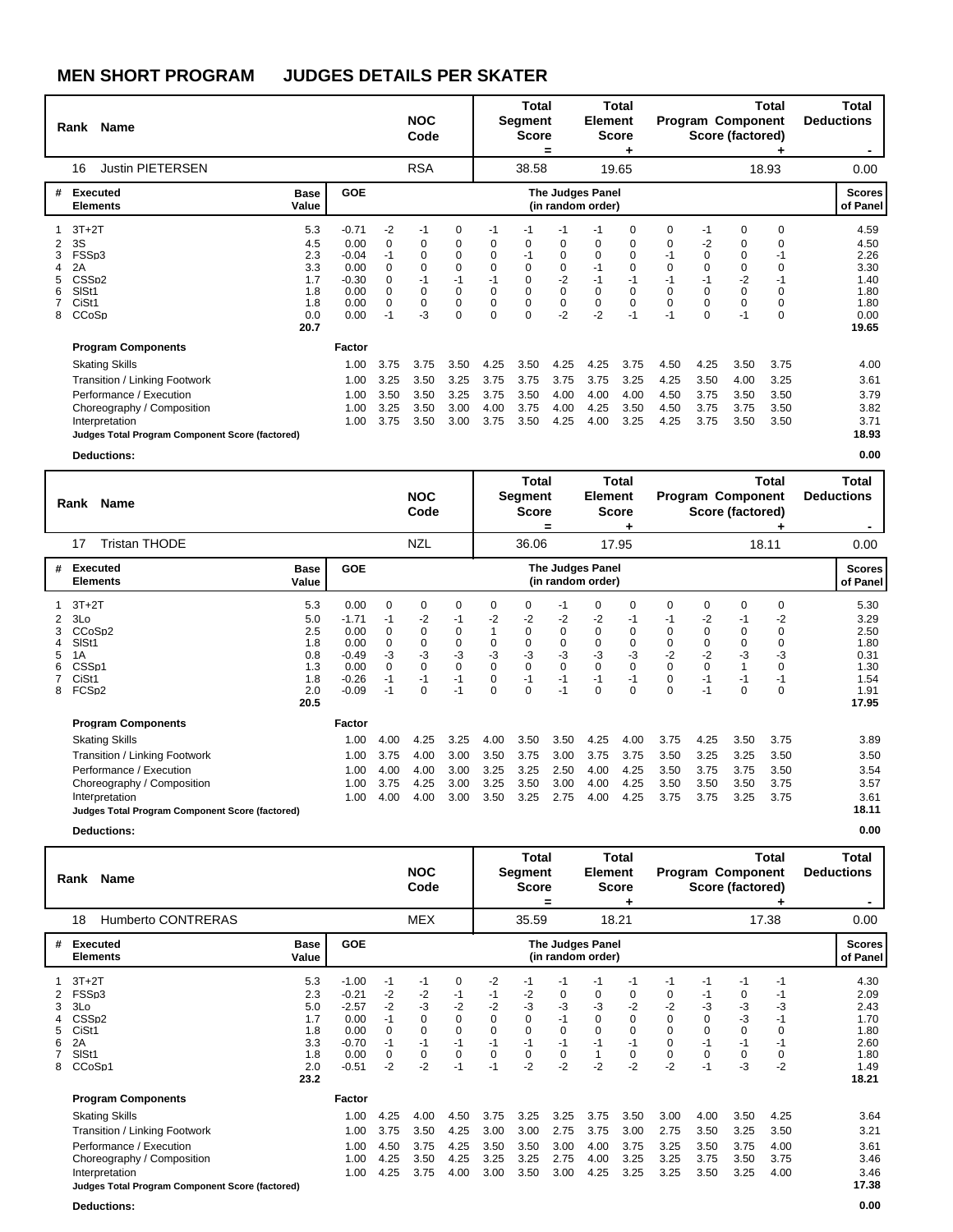|                                 | Rank Name                                                                                                                                                                                                         |                                                              |                                                                          |                                      | <b>NOC</b><br>Code                                            |                                                                              |                                                                 | Total<br>Segment<br><b>Score</b>                                         | =                                    | <b>Element</b>                                              | Total<br><b>Score</b>                      |                                                             |                                                      | Program Component<br>Score (factored)       | Total                                                                   | Total<br><b>Deductions</b>                                            |
|---------------------------------|-------------------------------------------------------------------------------------------------------------------------------------------------------------------------------------------------------------------|--------------------------------------------------------------|--------------------------------------------------------------------------|--------------------------------------|---------------------------------------------------------------|------------------------------------------------------------------------------|-----------------------------------------------------------------|--------------------------------------------------------------------------|--------------------------------------|-------------------------------------------------------------|--------------------------------------------|-------------------------------------------------------------|------------------------------------------------------|---------------------------------------------|-------------------------------------------------------------------------|-----------------------------------------------------------------------|
|                                 | Luis HERNANDEZ<br>19                                                                                                                                                                                              |                                                              |                                                                          |                                      | <b>MEX</b>                                                    |                                                                              |                                                                 | 34.12                                                                    |                                      |                                                             | 14.65                                      |                                                             |                                                      |                                             | 20.47                                                                   | 1.00                                                                  |
| #                               | Executed<br><b>Elements</b>                                                                                                                                                                                       | <b>Base</b><br>Value                                         | <b>GOE</b>                                                               |                                      |                                                               |                                                                              |                                                                 |                                                                          |                                      | The Judges Panel<br>(in random order)                       |                                            |                                                             |                                                      |                                             |                                                                         | <b>Scores</b><br>of Panel                                             |
| 1<br>2<br>3<br>4<br>5<br>6<br>8 | 3Lo<br>1Lz+COMBO<br>SIS <sub>t1</sub><br>2A<br>CSS <sub>p1</sub><br>CiSt1<br>FCSp2<br>CCoSp1                                                                                                                      | 5.0<br>0.6<br>1.8<br>3.3<br>1.3<br>1.8<br>2.0<br>2.0<br>17.8 | $-0.86$<br>$-0.30$<br>0.07<br>$-2.10$<br>0.03<br>0.00<br>0.10<br>$-0.09$ | -1<br>-3<br>1<br>-3<br>$\Omega$      | 0<br>$-3$<br>$\Omega$<br>$-3$<br>$-2$<br>$\Omega$<br>$\Omega$ | -1<br>-3<br>0<br>$-3$<br>$\pmb{0}$<br>$\mathbf 0$<br>$\mathbf 0$<br>$\Omega$ | $-1$<br>-3<br>-3<br>$\mathbf 0$<br>$\mathbf 0$<br>0<br>$\Omega$ | -1<br>-3<br>$-1$<br>-3<br>$\mathbf 0$<br>$\mathbf 0$<br>$-1$<br>$\Omega$ | -1<br>$-3$<br>$-3$<br>$\Omega$<br>0  | -1<br>-3<br>$\Omega$<br>-3<br>0<br>$\Omega$<br>$-1$<br>$-1$ | 0<br>$-3$<br>0<br>$-3$<br>1<br>0<br>1<br>0 | -1<br>-3<br>$\Omega$<br>-3<br>$-1$<br>$\Omega$<br>0<br>$-2$ | -1<br>-3<br>$\mathbf 0$<br>-3<br>$\mathbf 0$<br>$-1$ | -1<br>-3<br>0<br>$-3$<br>0<br>0<br>$\Omega$ | 0<br>$-3$<br>$\Omega$<br>-3<br>$\mathbf 0$<br>$\Omega$<br>0<br>$\Omega$ | 4.14<br>0.30<br>1.87<br>1.20<br>1.33<br>1.80<br>2.10<br>1.91<br>14.65 |
|                                 | <b>Program Components</b><br><b>Skating Skills</b><br>Transition / Linking Footwork<br>Performance / Execution<br>Choreography / Composition<br>Interpretation<br>Judges Total Program Component Score (factored) |                                                              | Factor<br>1.00<br>1.00<br>1.00<br>1.00<br>1.00                           | 4.25<br>3.75<br>4.00<br>4.00<br>4.25 | 4.00<br>3.50<br>3.25<br>3.25<br>3.50                          | 4.50<br>4.25<br>4.25<br>4.25<br>4.25                                         | 4.50<br>4.00<br>4.25<br>4.00<br>4.25                            | 3.00<br>2.50<br>2.75<br>2.50<br>2.75                                     | 5.00<br>4.50<br>4.50<br>4.75<br>4.75 | 4.00<br>3.75<br>4.25<br>4.00<br>4.00                        | 4.00<br>3.75<br>4.25<br>4.00<br>3.75       | 4.75<br>5.00<br>4.50<br>4.75<br>4.50                        | 4.50<br>3.75<br>4.00<br>4.25<br>4.00                 | 4.25<br>4.00<br>4.50<br>4.25<br>4.25        | 4.25<br>3.75<br>3.75<br>4.00<br>4.00                                    | 4.32<br>3.93<br>4.11<br>4.07<br>4.04<br>20.47                         |
|                                 | <b>Deductions:</b>                                                                                                                                                                                                | Falls:                                                       | $-1.00$                                                                  |                                      |                                                               |                                                                              |                                                                 |                                                                          |                                      |                                                             |                                            |                                                             |                                                      |                                             |                                                                         | $-1.00$                                                               |

|             | Rank Name                                                                                                                                                                            |                                                              |                                                                                      |                                                                  | <b>NOC</b><br>Code                                        |                                                    |                                                                            | Total<br>Segment<br><b>Score</b>                                            | =                                                                   | <b>Element</b>                                               | Total<br><b>Score</b>                                  |                                                       |                                                                          | Program Component<br>Score (factored)                          | <b>Total</b>                                               | Total<br><b>Deductions</b>                                            |
|-------------|--------------------------------------------------------------------------------------------------------------------------------------------------------------------------------------|--------------------------------------------------------------|--------------------------------------------------------------------------------------|------------------------------------------------------------------|-----------------------------------------------------------|----------------------------------------------------|----------------------------------------------------------------------------|-----------------------------------------------------------------------------|---------------------------------------------------------------------|--------------------------------------------------------------|--------------------------------------------------------|-------------------------------------------------------|--------------------------------------------------------------------------|----------------------------------------------------------------|------------------------------------------------------------|-----------------------------------------------------------------------|
|             | Gareth ECHARDT<br>20                                                                                                                                                                 |                                                              |                                                                                      |                                                                  | <b>RSA</b>                                                |                                                    |                                                                            | 33.60                                                                       |                                                                     |                                                              | 16.34                                                  |                                                       |                                                                          |                                                                | 17.26                                                      | 0.00                                                                  |
| #           | <b>Executed</b><br><b>Elements</b>                                                                                                                                                   | <b>Base</b><br>Value                                         | <b>GOE</b>                                                                           |                                                                  |                                                           |                                                    |                                                                            |                                                                             |                                                                     | <b>The Judges Panel</b><br>(in random order)                 |                                                        |                                                       |                                                                          |                                                                |                                                            | <b>Scores</b><br>of Panel                                             |
| 3<br>5<br>8 | $3Lz + 2T$<br>FCS <sub>p2</sub><br>1F<br>CSSp2<br>1A<br>CiSt <sub>2</sub><br>SISt1<br>CCoSp1                                                                                         | 7.3<br>2.0<br>0.5<br>1.7<br>0.8<br>2.3<br>1.8<br>2.0<br>18.4 | $-0.14$<br>$-0.09$<br>$-0.30$<br>$-0.51$<br>$-0.50$<br>$-0.09$<br>$-0.30$<br>$-0.13$ | 0<br>$-2$<br>$-3$<br>$-2$<br>-3<br>$\mathbf 0$<br>$\Omega$<br>-1 | $-1$<br>0<br>-3<br>$-2$<br>-3<br>$\mathbf 0$<br>$-1$<br>0 | 0<br>$0 - 3$<br>$-1$<br>-3<br>$-1$<br>$-1$<br>$-1$ | $\Omega$<br>-1<br>-3<br>$-1$<br>-3<br>$\pmb{0}$<br>$\mathbf 0$<br>$\Omega$ | $\Omega$<br>$-2$<br>$-3$<br>$-3$<br>$-3$<br>$\mathbf 0$<br>$-1$<br>$\Omega$ | $\Omega$<br>-1<br>-3<br>$-2$<br>$-3$<br>$\mathbf 0$<br>$-1$<br>$-1$ | $-1$<br>0<br>$-3$<br>$-2$<br>-3<br>$\mathbf 0$<br>$-1$<br>-1 | 0<br>0<br>$-3$<br>$-2$<br>$-3$<br>$-1$<br>$-1$<br>$-1$ | $\Omega$<br>0<br>-3<br>-3<br>$-1$<br>$-1$<br>$\Omega$ | $\Omega$<br>0<br>$-3$<br>$-2$<br>$-3$<br>$\mathbf 0$<br>$-1$<br>$\Omega$ | 0<br>-1<br>-3<br>$-3$<br>-3<br>$\mathbf 0$<br>$-2$<br>$\Omega$ | $\Omega$<br>-1<br>-3<br>$-1$<br>-3<br>$-1$<br>$-2$<br>$-1$ | 7.16<br>1.91<br>0.20<br>1.19<br>0.30<br>2.21<br>1.50<br>1.87<br>16.34 |
|             | <b>Program Components</b>                                                                                                                                                            |                                                              | Factor                                                                               |                                                                  |                                                           |                                                    |                                                                            |                                                                             |                                                                     |                                                              |                                                        |                                                       |                                                                          |                                                                |                                                            |                                                                       |
|             | <b>Skating Skills</b><br>Transition / Linking Footwork<br>Performance / Execution<br>Choreography / Composition<br>Interpretation<br>Judges Total Program Component Score (factored) |                                                              | 1.00<br>1.00<br>1.00<br>1.00<br>1.00                                                 | 3.25<br>2.75<br>3.00<br>3.00<br>3.00                             | 4.50<br>4.00<br>4.25<br>4.25<br>4.00                      | 3.00<br>3.00<br>3.00<br>3.00<br>3.00               | 4.00<br>3.50<br>3.25<br>3.75<br>3.25                                       | 4.00<br>4.00<br>3.50<br>3.75<br>3.25                                        | 4.00<br>3.50<br>3.50<br>3.25<br>3.75                                | 3.50<br>3.00<br>3.25<br>3.00<br>3.00                         | 3.75<br>3.25<br>3.50<br>3.50<br>3.75                   | 3.75<br>3.25<br>3.50<br>3.50<br>3.25                  | 3.50<br>3.00<br>3.00<br>3.25<br>3.00                                     | 3.75<br>3.25<br>3.00<br>3.50<br>3.25                           | 3.75<br>3.25<br>3.50<br>3.75<br>3.50                       | 3.79<br>3.36<br>3.36<br>3.43<br>3.32<br>17.26                         |
|             | <b>Deductions:</b>                                                                                                                                                                   |                                                              |                                                                                      |                                                                  |                                                           |                                                    |                                                                            |                                                                             |                                                                     |                                                              |                                                        |                                                       |                                                                          |                                                                |                                                            | 0.00                                                                  |

|                  | <b>Name</b><br>Rank                                                                                            |                                                              |                                                                                |                                               | <b>NOC</b><br>Code                             |                                                             |                                                                | Total<br>Segment<br><b>Score</b>                          | =                                            | <b>Element</b>                                | Total<br><b>Score</b>                                                   |                                                         | Program Component<br>Score (factored)           |                                               | Total                                                     | Total<br><b>Deductions</b>                                            |
|------------------|----------------------------------------------------------------------------------------------------------------|--------------------------------------------------------------|--------------------------------------------------------------------------------|-----------------------------------------------|------------------------------------------------|-------------------------------------------------------------|----------------------------------------------------------------|-----------------------------------------------------------|----------------------------------------------|-----------------------------------------------|-------------------------------------------------------------------------|---------------------------------------------------------|-------------------------------------------------|-----------------------------------------------|-----------------------------------------------------------|-----------------------------------------------------------------------|
|                  | Miguel Angel MOYRON<br>21                                                                                      |                                                              |                                                                                |                                               | <b>MEX</b>                                     |                                                             |                                                                | 33.54                                                     |                                              |                                               | 16.30                                                                   |                                                         |                                                 |                                               | 17.24                                                     | 0.00                                                                  |
| #                | <b>Executed</b><br><b>Elements</b>                                                                             | <b>Base</b><br>Value                                         | <b>GOE</b>                                                                     |                                               |                                                |                                                             |                                                                |                                                           |                                              | <b>The Judges Panel</b><br>(in random order)  |                                                                         |                                                         |                                                 |                                               |                                                           | <b>Scores</b><br>of Panel                                             |
| 2<br>5<br>6<br>8 | 1Lz+COMBO<br>3T<br>FSSp3<br>CiSt1<br>2A<br>CCoSp2<br>SISt1<br>CSS <sub>D2</sub>                                | 0.6<br>4.0<br>2.3<br>1.8<br>3.3<br>2.5<br>1.8<br>1.7<br>18.0 | $-0.30$<br>$-1.00$<br>$-0.09$<br>$-0.09$<br>0.00<br>$-0.09$<br>0.00<br>$-0.13$ | -3<br>0<br>0<br>0<br>0<br>0<br>$\Omega$<br>-1 | -3<br>$-2$<br>$-1$<br>0<br>0<br>$-1$<br>0<br>0 | -3<br>0<br>-1<br>-1<br>0<br>0<br>$\mathbf 0$<br>$\mathbf 0$ | -3<br>0<br>$\Omega$<br>-1<br>0<br>0<br>$\mathbf 0$<br>$\Omega$ | -3<br>$-2$<br>$\Omega$<br>0<br>0<br>0<br>$\Omega$<br>$-1$ | -3<br>-1<br>0<br>0<br>0<br>$-1$<br>0<br>$-1$ | -3<br>0<br>-1<br>0<br>0<br>0<br>$\Omega$<br>0 | -3<br>-1<br>0<br>0<br>$\mathbf 0$<br>$\mathbf 0$<br>$\mathbf 0$<br>$-2$ | -3<br>-2<br>0<br>-1<br>$\Omega$<br>$-1$<br>$-1$<br>$-1$ | $-3$<br>-1<br>0<br>0<br>0<br>0<br>$\Omega$<br>0 | -3<br>-1<br>-1<br>0<br>0<br>$-1$<br>0<br>$-1$ | -3<br>-1<br>0<br>$\Omega$<br>$\Omega$<br>$\Omega$<br>$-1$ | 0.30<br>3.00<br>2.21<br>1.71<br>3.30<br>2.41<br>1.80<br>1.57<br>16.30 |
|                  | <b>Program Components</b><br><b>Skating Skills</b><br>Transition / Linking Footwork<br>Performance / Execution |                                                              | Factor<br>1.00<br>1.00<br>1.00                                                 | 4.50<br>4.00<br>4.25                          | 3.75<br>3.50<br>3.25                           | 3.50<br>3.25<br>3.25                                        | 4.00<br>3.75<br>4.25                                           | 3.75<br>3.25<br>3.25                                      | 3.25<br>3.00<br>2.75                         | 3.50<br>3.25<br>3.25                          | 3.75<br>3.25<br>3.75                                                    | 3.00<br>2.75<br>3.25                                    | 4.25<br>3.75<br>3.75                            | 3.50<br>3.25<br>3.75                          | 3.75<br>3.25<br>3.50                                      | 3.64<br>3.32<br>3.39                                                  |
|                  | Choreography / Composition<br>Interpretation<br>Judges Total Program Component Score (factored)                |                                                              | 1.00<br>1.00                                                                   | 4.25<br>4.25                                  | 3.50<br>3.25                                   | 3.25<br>3.25                                                | 4.00<br>4.25                                                   | 3.50<br>3.25                                              | 3.00<br>3.25                                 | 3.50<br>3.50                                  | 3.50<br>3.75                                                            | 3.00<br>3.25                                            | 4.00<br>3.75                                    | 3.50<br>3.50                                  | 3.50<br>3.50                                              | 3.46<br>3.43<br>17.24                                                 |